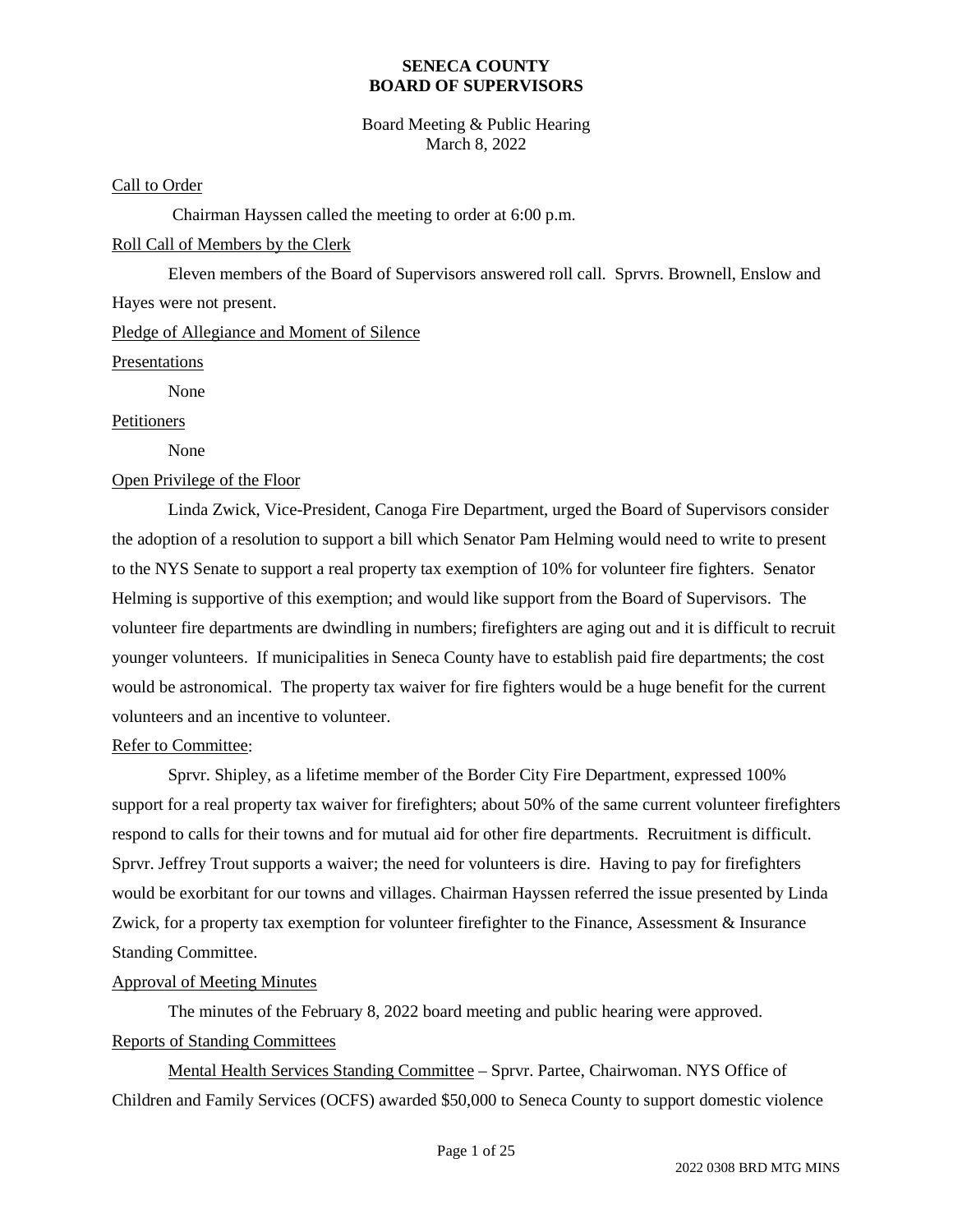Board Meeting & Public Hearing March 8, 2022

services. There is a resolution on the agenda authorizing execution of documents to accept the grant funding from NYS.

Planning, Development, Agriculture & Tourism Standing Committee – Sprvr. Barnhart, Chairman. Three resolutions came out of committee: One is to advertise a public hearing for public comment on the IDA project for Seneca Dairy Systems. A second public hearing is required during the implementation of the grant to assess the effectiveness of the project and to solicit citizen comments regarding the project implementation. IDA is ready to close out the project; the next is a resolution appointing Harriett Hayes as the county's Fair Hearing Office effective immediately. Term ending December 31 2023; and the final one is a resolution appointing Jeffrey Trout to the Seneca County Cornell Cooperative Extension Board as the Board of Supervisors representative member. Term is on year and expires Dec. 31, 2022.

Public Health Services Standing Committee – Sprvr. Borst, Chairman. (4) Resolutions under Public Health Services: The County received \$37,600 grant funding from NYS Department of Health for the Lead Poisoning Prevention Program Grant for the period Oct 1, 2021 to Sept 30, 2022; the county received \$31,050 grant funding from NYS Department of Health for the Immunization Action Program for the period April 1, 2022 to March 31, 2023. Two members of the Board of Health will be appointed, Dr. Dale Freier, who is an emergency room physician. There are 4 doctors on the SCBOH. Tiffany Folk is county resident who is active in suicide prevention awareness. We also will adopt the fee schedule established for services provided by Seneca County Health Department in relation to the Seneca County Watershed Protection Law as follows:

#### SEPTIC SYSTEM INSPECTION PROGRAM FEES

| Septic System Contractor/Installer | $$100$ - annually                        |
|------------------------------------|------------------------------------------|
| Septic Inspector Certification     | \$300 - for 3 year initial certification |
| Septic Inspector Re-Certification  | \$150 - for 3 year recertification; and  |

Public Safety Standing Committee – Sprvr. Rhinehart, Chairman. Under public safety, we have a resolution to extend the time frame for the Upstate Quality Improvement and Caseload Reduction Grant from the Office of Indigent Legal Services through June 30, 2022. No local match required.. The Sheriff's Office plans to purchase 20 Body Cameras through contract with Axon Enterprises, Inc., located in Arizona. Cost for 2022 is \$27,163.94 for the year 2022. Cost for years 2 through 5 will be \$135,819.69.

Personnel Standing Committee – Sprvr. Ferrara, Chairman. The committee has several items on the agenda for tonight. The Universal Mask Policy implemented during the COVID pandemic will be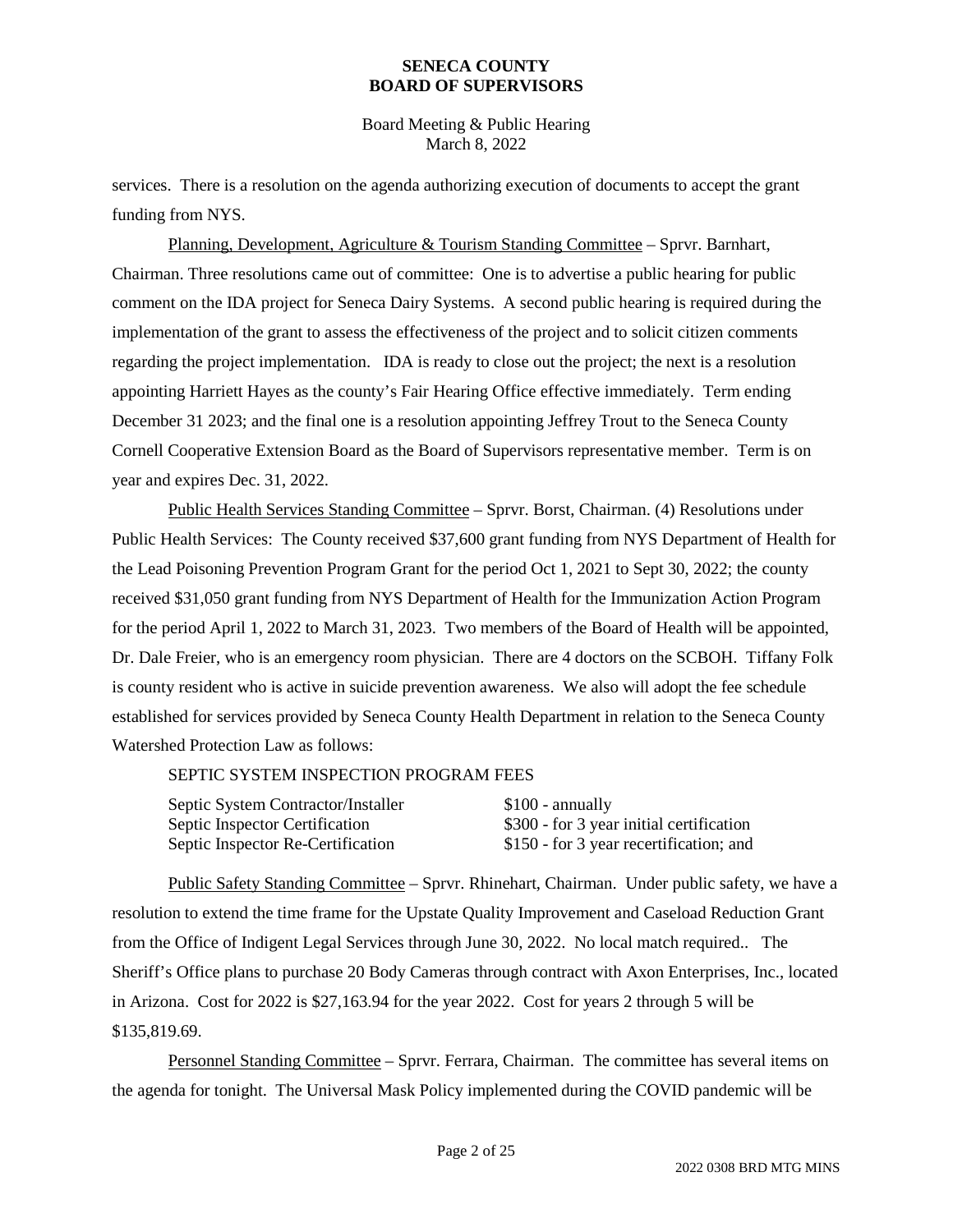Board Meeting & Public Hearing March 8, 2022

lifted, officially. There are two new positions to consider, a full-time Psychiatric Nurse position in Mental Health due to growing client population in our community; and a position in the Personnel Office for full-time Human Resources Assistant.

There are seven positons seeking reclassification. For Mental Health Services, the position of Psychiatric Social Worker will be eliminated and reclassified as a Mental Health Clinical Therapist at Grade 11, starting salary \$29.202 per hour. Under the Division of Human Services, there are 7 positions seeking reclassification: (1) Employment & Training Assistant to an Employment & Training Counselor; (3) clerk positions to (3) Full-time Staff Resource Assistant positions; (2) Typist positions to (2) Full-time Staff Resource Assistant positions; and (1) Senior Typist position to (1) Full-time Staff Resource Assistant position

The committee approved refilling several vacancies: (1) Licensed Practical Nurse (LPN) for Sheriff's Office; (1) Caseworker for DHS; and (3) Dispatcher positions and (1) Senior Dispatcher in Emergency Management Office; and (1) Weatherization Aide.

Indian Affairs Standing Committee, Sprvr. Shipley, Chairman – Details are pending of a virtual meeting with the BIA regarding Cayuga Nation and we will work them out shortly.

Brian Laudadio informed the board that the United States Supreme Court declined to hear an appeal regarding the case Jason Self, et al. v. Cher-Ae Heights Indian Community of the Trinidad Rancheria in California; they reached out to Mr. Laudadio seeking assistance in their amicus brief to SCOTUS after California Supreme Court denied a petition for review of the decision of the California Court of Appeal regarding the public easement on property owned by the tribe. SCOTUS is unwilling to resolve tribal land ownership issues; land owned by Indian tribes is Indian land and therefore sovereign

Cayuga Nation owned business, Lake Side Trading opened at the corner of E. Bayard St. / Stevenson St. The location is zoned R1. Seneca Falls served Cayuga Nation with Notice of Violation, which was allowed a 10 day extension at the request of CN. They have the opportunity to appeal to the town zoning board. They can seek a special use permit based on the fact that the location historically was zoned for business. The issue can ultimately go to the courts to be decided. This location was previously owned by the Oklahoma Cayuga Tribe, who were also served notices of violation, and their case was set to go to court, but then they sold the property to Cayuga Nation, and now they are going through the zoning violation process.

The state is no longer covering legal counsel for SC on any Indian issues. They stopped offset payments for property taxes using the excuse that such payments are not included in the 2022 budget\

Under Rule 29 tonight, I will ask the Board to consider a resolution supporting resolutions before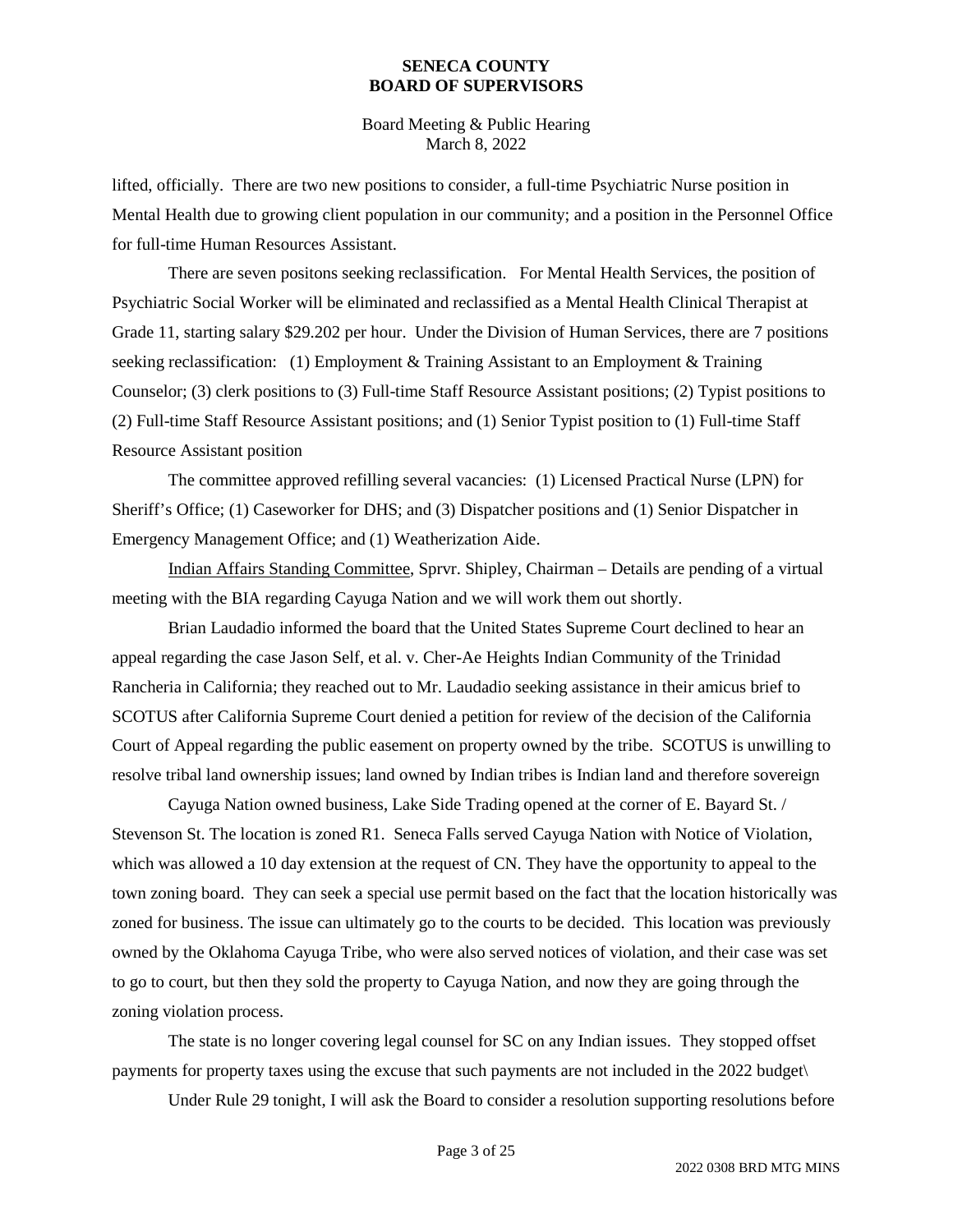Board Meeting & Public Hearing March 8, 2022

the NYSAC NAA&G Standing Committee calling on New York State to immediately make all municipalities whole that have been impacted by the state and Seneca nation dispute; and the Saint Regis Mohawk Tribal Gaming Region; and calling on the State to equitably distribute gaming revenue to all New York counties. In addition, I will offer a motion for a resolution seeking support from NYSAC to support the people of Seneca County and seek fair compensation from the State of New York for the intolerable loss of tax revenue so substantially impacting the financial condition in Seneca County. Just as a side issues, State payments received from 2014 – 2018 amounted to \$3,130,000.00; our actual reimbursement during that time was a \$4.2 million; so we are already in the hole by a million dollars.

Government Operations Standing Committee, Sprvr. Jeffrey Trout, Chairman. On February 11, 2022, the Seneca County Republican Committee filed with the Board of Supervisors, the Election Commissioner Certificate recommending the appointment of Tiffany Folk to the office of Commissioner of Elections for a term of four years to commence January 1, 2023 and to expire December 31, 2026.

Environmental Affairs Standing Committee, Sprvr. Kronenwetter, Chairman. We received two responses to develop a solid waste plan for Seneca County. Barton & Loguidice at \$86,900; and Genesee Finger Lakes Regional Planning Council (GFLRPC) at \$70,433. The committee recommends hiring GFLRPC.

Public Works Standing Committee, Sprvr. Don Trout, Chairman. Seneca County recently accepted ownership of an existing sewer line along NYS Route 414 serving a number of customers and would like to form a new sewer district. The Committee approved sending out an RFP for professional services, not to exceed \$20,000, for the development of a map and plan and related documents will be necessary to properly create and form a district.

County Rd. 150 in Covert received significant flood damage in July 2021; Natural Resources Conservation Service (NRCS) NY, included Seneca County in its submission for financial assistance. Seneca County was awarded 75% of the estimated cost of construction for the proposed work outlined in the Damage Survey Report (DSR) in the amount of \$256,500. As sponsor of a watershed protection project, Seneca County is responsible for 25% local contribution of the cost of construction work in dollars or in-kind services in the amount of \$85,500. The county manager updated the committee on Sampson Veterans Memorial Cemetery, which is still under county ownership. Governor Hochul included \$4 million in NYS budget (\$2 mill operating cost and \$2 mill perpetual care). The incinerator building was demolished; and we will be going out to bid for columbarium building. There is approximately \$600K left of the \$900K grant.

Human Services Standing Committee, Sprvr. Partee, Vice-Chair. There are two resolutions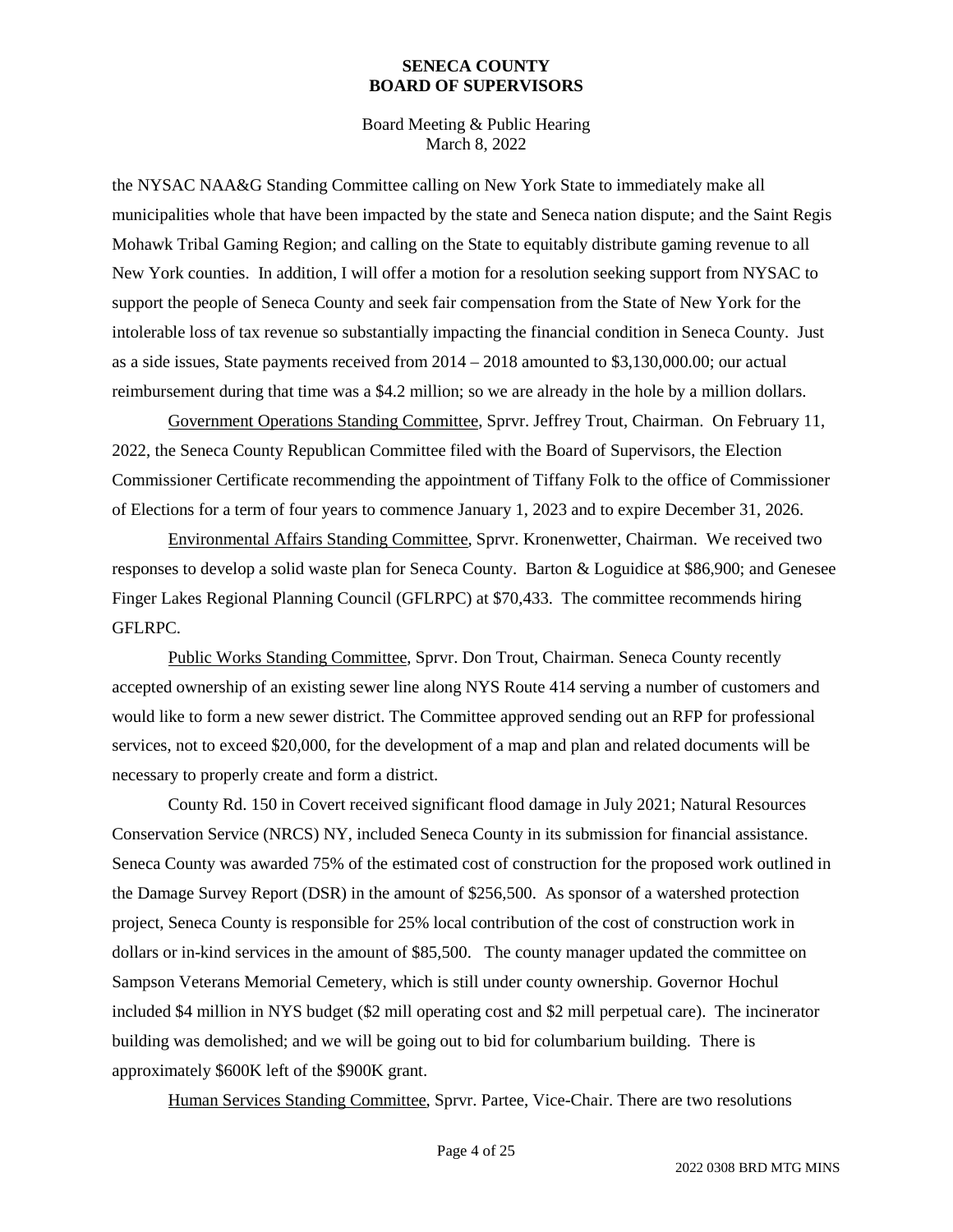Board Meeting & Public Hearing March 8, 2022

approved by the Human Services Committee. One is for a contract with Glove House for child welfare related services at \$630,012. The other resolution is for an agreement with Worldwide Travel Staffing, Limited, located in Tonawanda to furnish Registered Nurse(s) (RN) to provide nursing and social Assessments (\$750 per assessment) for a sum not to exceed \$30,000.00 annually

Finance, Assessment & Insurance, Sprvr. Reynolds, Chairman. A resolution for a contract with Drescher & Malecki, LLP for auditing services was returned to the committee for additional consideration. We interviewed the firms that submitted a proposal. Following the interviews, the Committee again, recommended Drescher & Malecki. The cost for the 2021 audit will be \$58,000; with the option to extend for an additional two years.

#### Report of Special Committees

None

#### Chairman's Remarks

Willard Drug Treatment Center is set to close on Thursday. The majority of staff have accepted transfers to Five Points in Romulus, Auburn Correctional, and Cayuga Correctional in Moravia. Some have gone to Elmira Correctional; and those with the least seniority were transferred to statewide facilities. Civilian employees were offered jobs at agencies statewide in order to avoid layoffs.

Chairman Hayssen made new appointments to the Facility Committee. The members now are: Don Trout, Robert Hayssen, Joe Borst, and Paul Kronenwetter.

#### County Manager's Remarks

Yesterday the bid solicitation went to NYS Contract Reporter for the next phase of the works following the demolition of the former steam plant and incinerator building for above ground columbarium niches and related site work. Opening bid date is March 28, 2022 at 2 pm; after the March committee meetings, but hope to bring it to the April cycle.

#### County Attorney's Remarks

None

#### Communications

21. From Seneca County Public Health Director Scott King, an email dated March 1, 2022 stating that masking will no longer be mandatory in Seneca County schools effective March 2, 2022.

22. A copy of How is Your Internet, a survey developed by the planning department in response to NYS DPS Notice of Public Hearing in the Matter No. 21-02182, The Commission's Broadband Study and Mapping pursuant to the Broadband Connectivity Act. The survey is being widely promoted throughout Seneca County and available at www.senecacountybroadband.com. Deadline to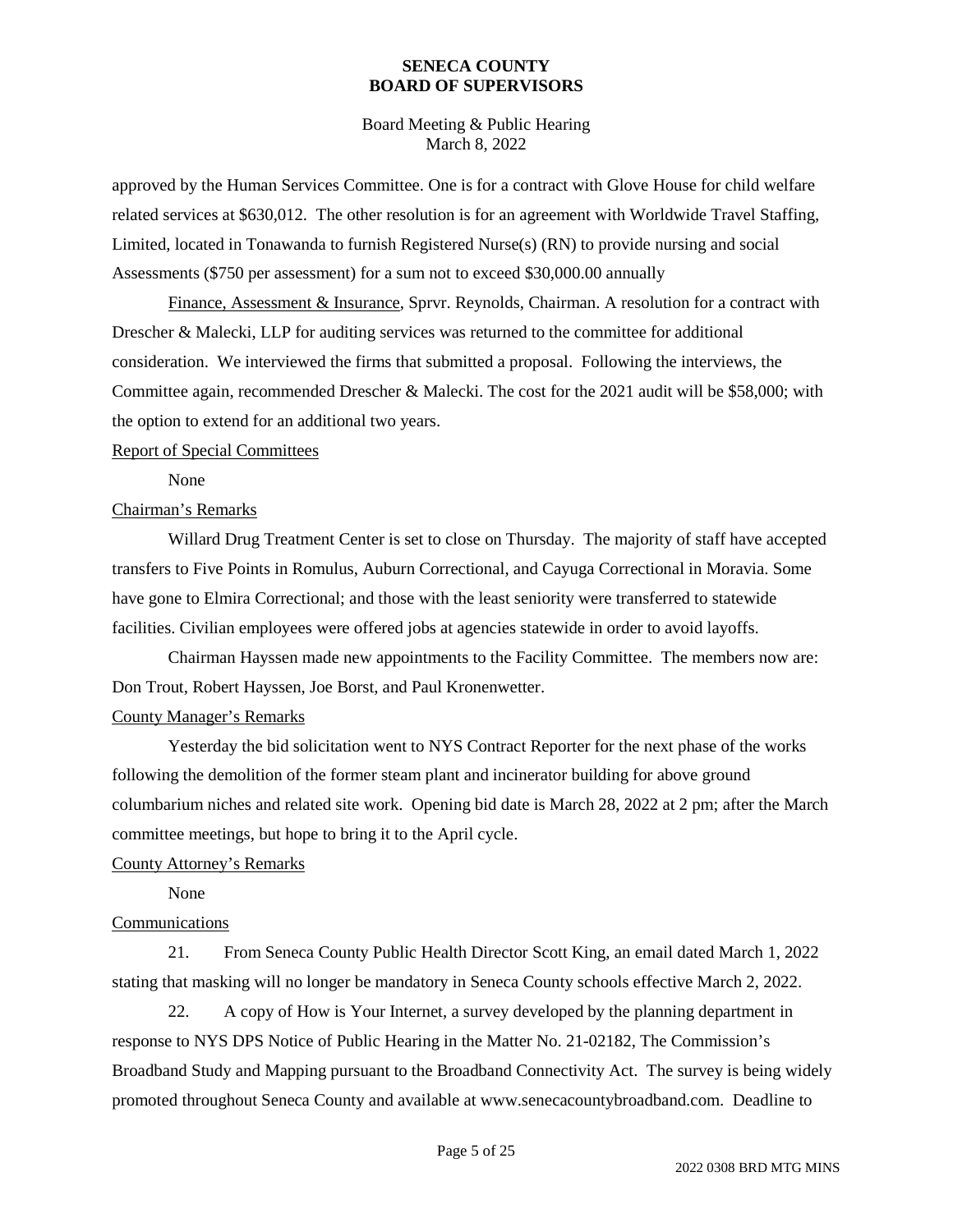Board Meeting & Public Hearing March 8, 2022

submit public comment to NYS Department of Public Service is March 18, 2022.

23. A copy of the Seneca Lake Pure Waters Association press release announcing the launch of the Sediment, Nutrient, and Pollution Reduction Program (SNPR), with a specific focus on reducing sediment and nutrients negatively impacting water quality of Seneca Lake and its tributaries and will provide financial assistance to projects within the watershed.

24. Received on February 11, 2022, from Seneca County Republican Committee Chairman Thomas Fox, the Election Commissioner Certification of the election of Tiffany S. Folk, for appointment to the office of Seneca County Commissioner of Elections for the term January 2023 through December 2026.

25. From Kathy Peters, Waterloo, an email dated February 18, 2022 listing several links about how other counties manage solid waste, in hopes that some of these strategies may inspire and educate the Board of Supervisors for future planning.

26. From Anthony Del Plato, Village Trustee & Water Commissioner, Village of Interlaken, an email dated February 12, 2022, about his guest opinion published in the Finger Lakes Times, urging the federal government to develop fair and just policies toward our Indigenous neighbors so that municipalities are not burdened with inconsistent and confusing actions that deny everyone a right to a decent life.

27. A copy of a resolution opposing Senate Bill S.7855 as it relates to the membership of the board of directors of the Western Regional Off-track Betting Corporation from the following: Cattaraugus County Act No. 92-2022; Genesee County Res. No. 62; Livingston County Res. No. 2022-52; Orleans County Res. No. 126-222; Wyoming County Res. No. 22-096; and Inter-County Association of Western NY Res. No. 2022-04-IC.

28. A copy of a resolution opposing any decrease to the Farm Labor overtime threshold and advocating to maintain the 60 hour work week for farm worker from Genesee County Res. No. 74; Orleans County Res. No. 12.3-222; and Inter-County Association of Western NY Res. No. 2022-03-IC.

29. A copy of Inter-County Association of Western NY Res. No. 2022-02-IC, Urging Governor Hochul to Alleviate Taxpayers of the Unfair Financial Burden placed upon them by the Local Share of Medicaid Costs.

30. A copy of Seneca County Sewer Districts #1, #2, & #3 DRAFT Financial and Operations Report for FY2021.

31. A copy of the Seneca County Public Health Departments 2020 Annual Report.

32. A copy of Cayuga Lake Watershed Intermunicipal Organization (CWIO) January 26,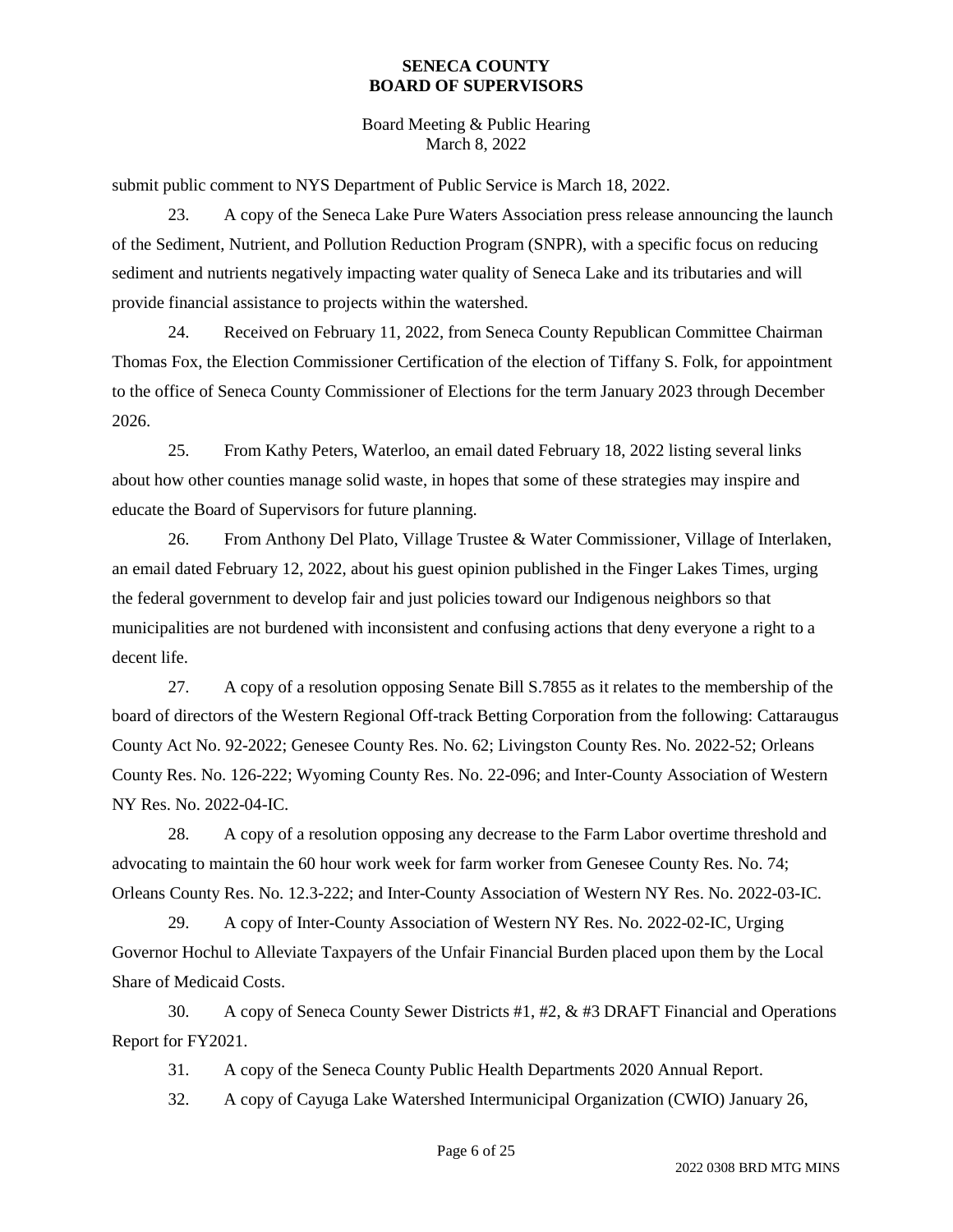#### Board Meeting & Public Hearing March 8, 2022

2022 Zoom meeting minutes.

33. A copy of Inter-County Association of Western NY January 21, 2022 Virtual Zoom meeting minutes.

34. A copy of Seneca County Planning board February 10, 2022 meeting minutes.

35. A copy of Seneca County Sheriff's Office Monthly Snapshot for January 2022 and February 2022.

36. A copy of Seneca County Public Health February 16, 2022 meeting minutes.

37. A copy of remarks by Linda Zwick, Vice-President, Canoga Fire Department, under

Open Privilege of the Floor, urging the Board of Supervisors to support a 10% property tax exemption for volunteer fire fighters.

### RESOLUTIONS & MOTIONS

### **CONTRACT WITH GLOVE HOUSE, INC. FOR CHILD WELFARE RELATED SERVICES**

RESOLUTION NO. 61-22, motion by Sprvr. Partee, second by Sprvr. Reynolds and adopted.

WHEREAS, the Seneca County Division of Human Services will continue to contract with Glove

House, Inc. for Child Welfare Related Services; and

WHEREAS, the services to be provided in the amendment are the following:

- Recruit/Train and Certify Foster Care homes
- Administrative Expenses
- On Call emergency services for Foster Care/Preventive Services
- Family Advocacy
- Home and Community Based Preservation Services, providing at least weekly visitation
- Supervised Visitation
- Youth Advocacy and Skill Building
- Family Team Meetings
- Socialization and learning groups for children
- Home and Community based Parenting classes
- Transportation Services for Families
- Permanency outcomes for Youth

And

WHEREAS, this contract is in the amount of \$630,012, and is budgeted for in Account No. 10- 6070-54700-POS47; and

WHEREAS, this Resolution has been reviewed and approved by the Human Services Standing Committee on February 22, 2022; now, therefore be it

RESOLVED, the Seneca County Board of Supervisors authorizes an Agreement with Glove House, Inc. for child welfare related services; and be it further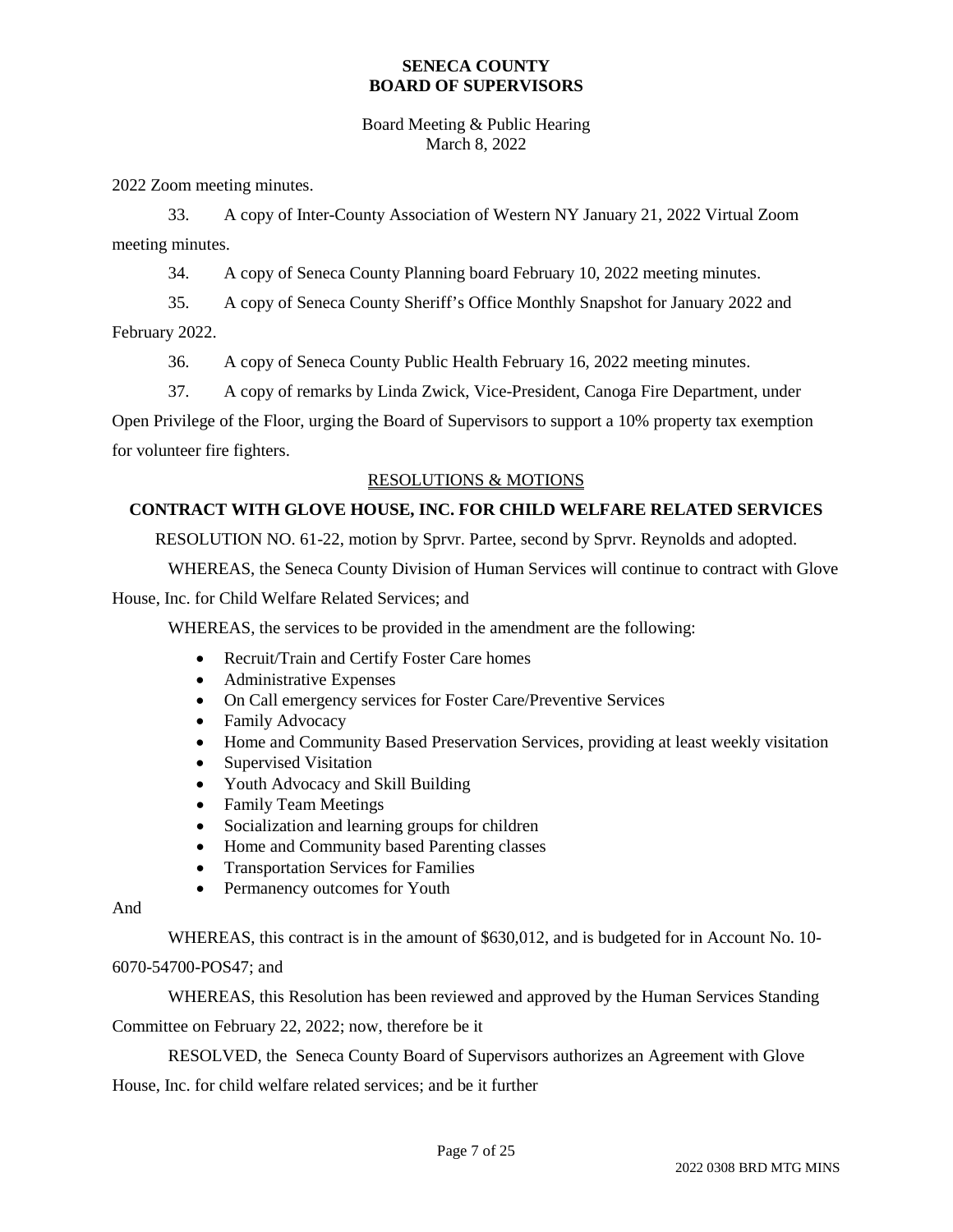Board Meeting & Public Hearing March 8, 2022

RESOLVED, the Chairman of the Seneca County Board of Supervisors is authorized and directed to sign the agreement with Glove House Inc.

# **AGREEMENT WITH WORLDWIDE TRAVEL STAFFING LIMITED TO PROVIDE NURSING AND SOCIAL ASSESSMENTS FOR DHS**

RESOLUTION NO. 62-22, motion by Sprvr. Partee, second by Sprvr. Borst and adopted.

WHEREAS, the Seneca County Division of Human Services (DHS) is in need of nursing assessment services for Personal Care Aide (PCA) and Consumer Directed Personal Assistance Programs (CDPAP); and

WHEREAS, the Worldwide Travel Staffing, Limited, currently located at 2829 Sheridan Drive, Tonawanda, New York, 14150 has agreed that at DHS's request, to furnish Registered Nurse(s) (RN) to provide Nursing and Social Assessments using the Uniform Assessment System (UAS) to approve consumers for PCA and CDPAP programs; and

WHEREAS, a sum of \$750.00/per assessment has been agreed upon to enter into this contract and the contract is not exceeded \$30,000.00 annually; and

WHEREAS, this funding is currently available in the DSS Personal Care Aide budget personnel line item and needs to be transferred into a contractual line item POS; and

WHEREAS, this contract has been reviewed and approved by the Human Services Standing Committee on February 22, 2022; now, therefore be it

RESOLVED, that the Department of Finance be authorized to amend the 2022 budget as follows:

| 106010 51100 SS33  | PCA Program Salaries   Decrease |          | Expenditures | \$30,000 |
|--------------------|---------------------------------|----------|--------------|----------|
| 106070 54700 POS07 | <b>PCA Contractual</b>          | Increase | Expenditures | \$30,000 |

And be it further

RESOLVED, that the Department of Finance be authorized to make the necessary budgetary and accounting entries to affect the intent of this resolution; and be it further

RESOLVED, the Board of Supervisors authorizes the County Manager to sign the approval of the contract with Worldwide Travel Staffing, Limited for Registered Nurse(s) to provide Nursing and Social Assessments for the Division of Human Services.

### **SUPERVISORS AUTHORIZE AND DIRECT THE CREATION OF SEWER DISTRICT FOR USERS ALONG THE NEW YORK STATE ROUTE 414 CORRIDOR**

RESOLUTION NO. 63-22, motion by Sprvr. Don Trout, second by Sprvr. Kronenwetter and adopted.

WHEREAS, Seneca County recently accepted ownership of an existing sewer line along New York State Route 414 serving a number of customers; and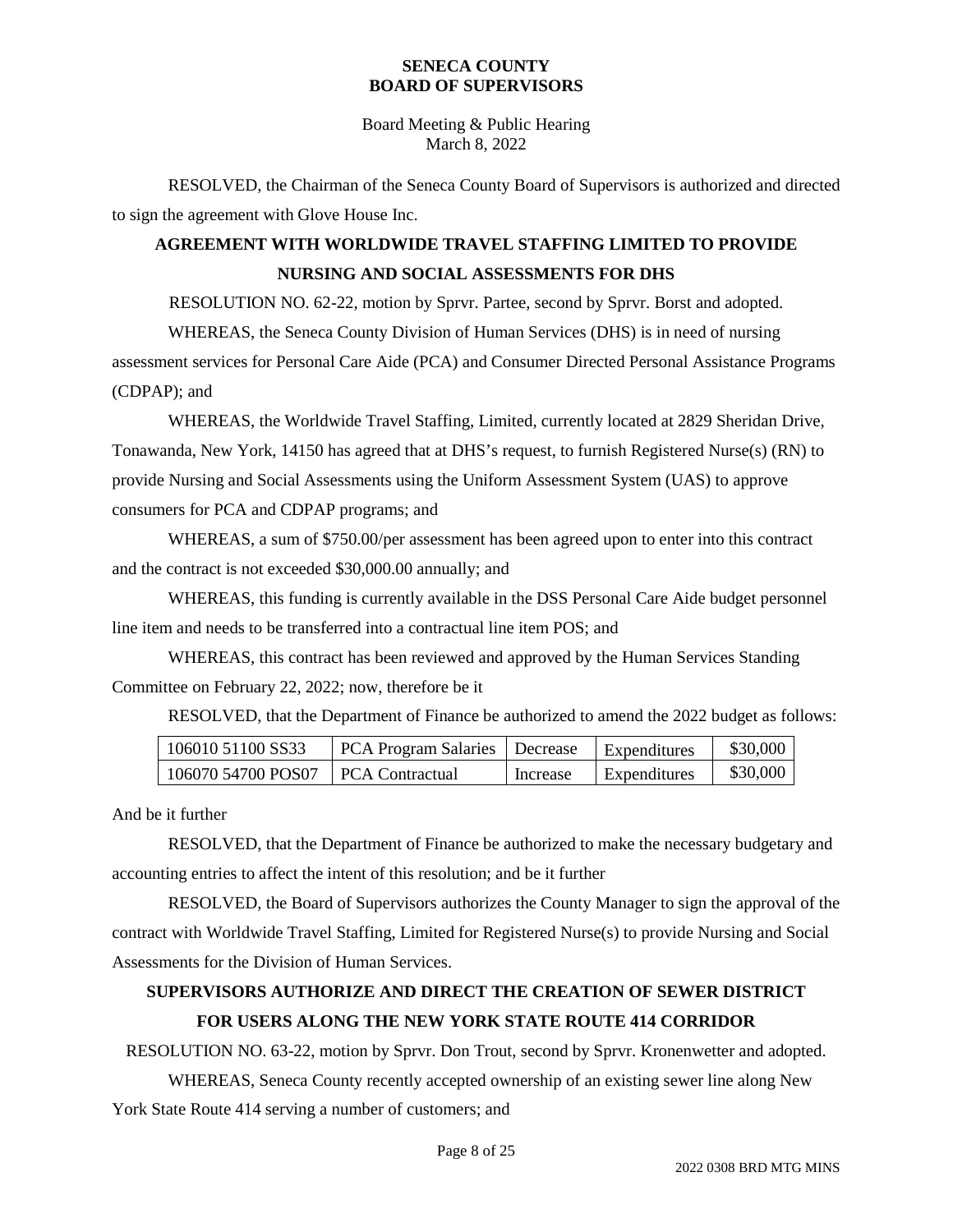Board Meeting & Public Hearing March 8, 2022

WHEREAS, it is appropriate and in the best interest of the County and the users that a Sewer District be formed; and

WHEREAS, development of a Map and Plan and related documents will be necessary to properly create and form the District; and

WHEREAS, consulting services will be necessary and appropriate to assist in District formation; and

WHEREAS, this resolution has been reviewed and approved by the Public Works Standing Committee at its meeting on February 22, 2022; now, therefore be it

RESOLVED, that the Seneca County Board of Supervisors supports the creation of a Sewer District along NYS Route 414; and be it further

RESOLVED, the Seneca County Board of Supervisors authorizes the County Manager to seek out consulting services to assist with the District's formation; and be it further

RESOLVED, that the Seneca County Board of Supervisors authorizes an amount not to exceed \$20,000 to provide for the formation of the District.

### **ACCEPT FUNDING AWARD FROM UNITED STATES DEPARTMENT**

### **OF AGRICULTURE FOR FLOOD DAMAGE RESTORATION ON COUNTY ROAD 150**

RESOLUTION NO. 64-22, motion by Sprvr. Don Trout, second by Sprvr. Reynolds and adopted.

WHEREAS, a section of County Road 150 in the Town of Covert received flood damage in July 2021; and

WHEREAS, restoration of damages are eligible for federal assistance under the provisions of section 216 of the Flood Control Act of 1950, Public Law 81-516 or section 403 of the Agricultural Credit Act of 1978, Public Law 95- 334; and

WHEREAS, the Natural Resources Conservation Service (NRCS) NY has submitted on behalf of the County and has received financial assisting funding approval for 75% of the estimated cost of construction for the proposed work outlined in the Damage Survey Report (DSR) in the amount of \$256,500; and

WHEREAS, as sponsor of a watershed protection project Seneca County is responsible to provide a local 25% contribution of the cost of construction work in dollars or in-kind services in the amount of \$85,500; and

WHEREAS, the County will work in close partnership with federal agencies and the Seneca County Soil and Water Conservation District to successfully undertake the project; and

WHEREAS, funding and/or in-kind support will be provided for in the 2023 Seneca County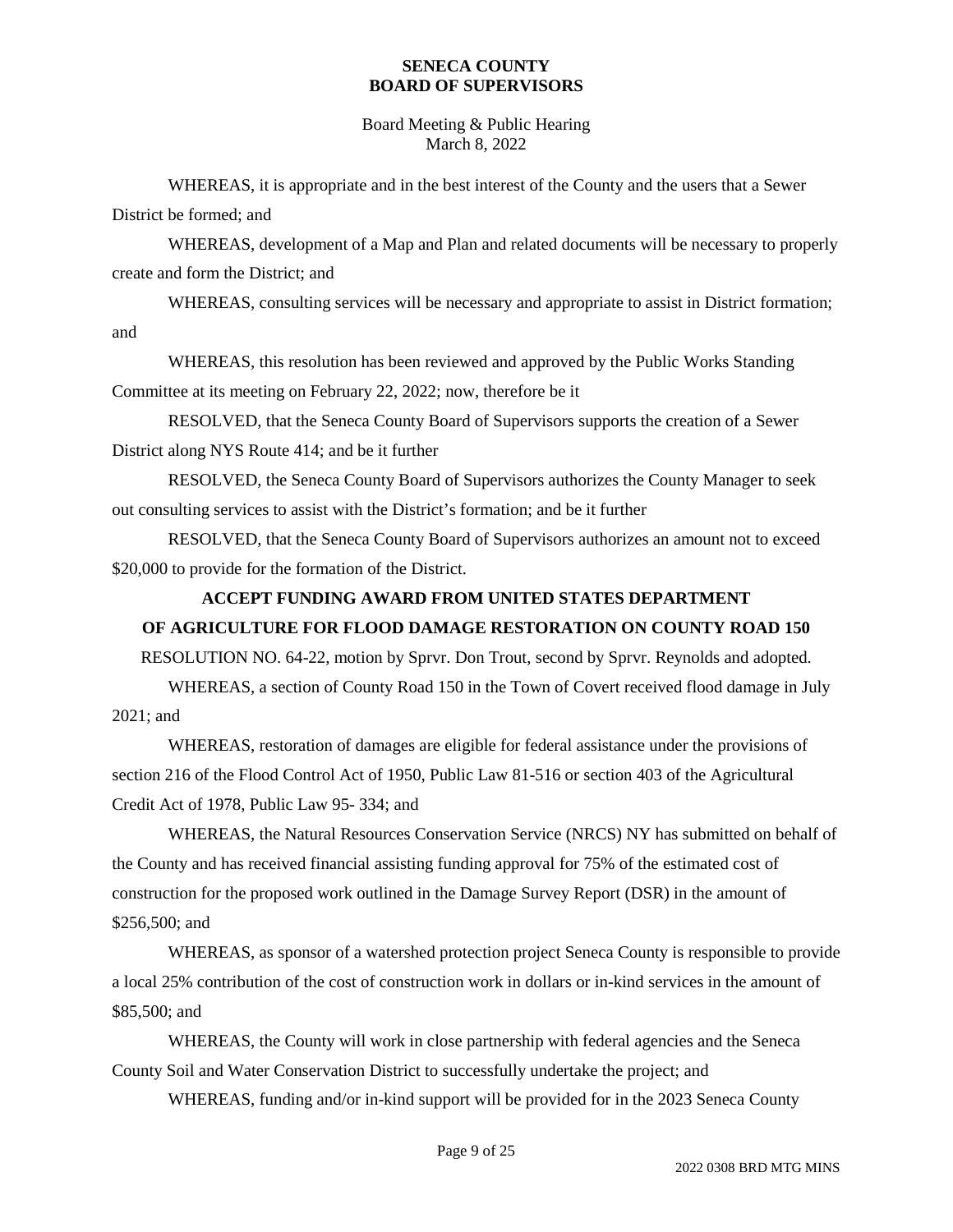Board Meeting & Public Hearing March 8, 2022

Budget; and

WHEREAS, this resolution has been reviewed and approved by the Public Works Standing Committee at its meeting on February 22, 2022; now, therefore be it

RESOLVED, that the Seneca County Board of Supervisor's supports the acceptance of federal funding to undertake watershed protection work on County Road 150 and commits to the local match requirement of 25%.

### **AWARD CONSULTING AGREEMENT FOR DEVELOPMENT OF SOLID WASTE MANAGEMENT PLAN FOR SENECA COUNTY**

RESOLUTION NO. 65-22, motion by Sprvr. Kronenwetter, second by Sprvr. Partee and adopted.

WHEREAS, Seneca County desires to create a Local Solid Waste Management Plan (LSWMP) in accordance with New York State Department of Environmental Conservation guidance; and

WHEREAS, a LSWMP will be a valuable tool for the County and its future decision-making process for solid waste management; and

WHEREAS, an overarching goal of a LSWMP is to reduce the amount of solid waste destined for disposal by preventing its generation and increasing reuse, recycling, composting, and other organic materials recycling methods; and

WHEREAS, it is the responsibility of the County to develop a complete and resourceful LSWMP that is as detailed, concrete, and realistic as possible to ensure it continues to be a valuable and useful tool for the entire planning period;

WHEREAS, Requests for Proposal was issued for consulting services and two (2) responses were received; and

WHEREAS, funding has been provided for the development of the Plan in the 2022 Seneca County Budget; and

WHEREAS, this Resolution has been reviewed and recommended for approval by the Environmental Affairs Committee at its meeting on February 22, 2022; now therefore be it

RESOLVED, the Seneca County Board of Supervisors awards a consulting agreement to Genesee Finger Lakes Regional Planning Council in an amount not to exceed \$70,433 and authorizes and directs the County Manager to execute said agreement; and be it further

RESOLVED, the Director of Finance is authorized and directed to make any accounting adjustments necessary to implement the intent of this Resolution.

# **TIFFANY FOLK REAPPOINTED ELECTION COMMISSIONER FOR FOUR YEAR TERM COMMENCING JANUARY 1, 2023**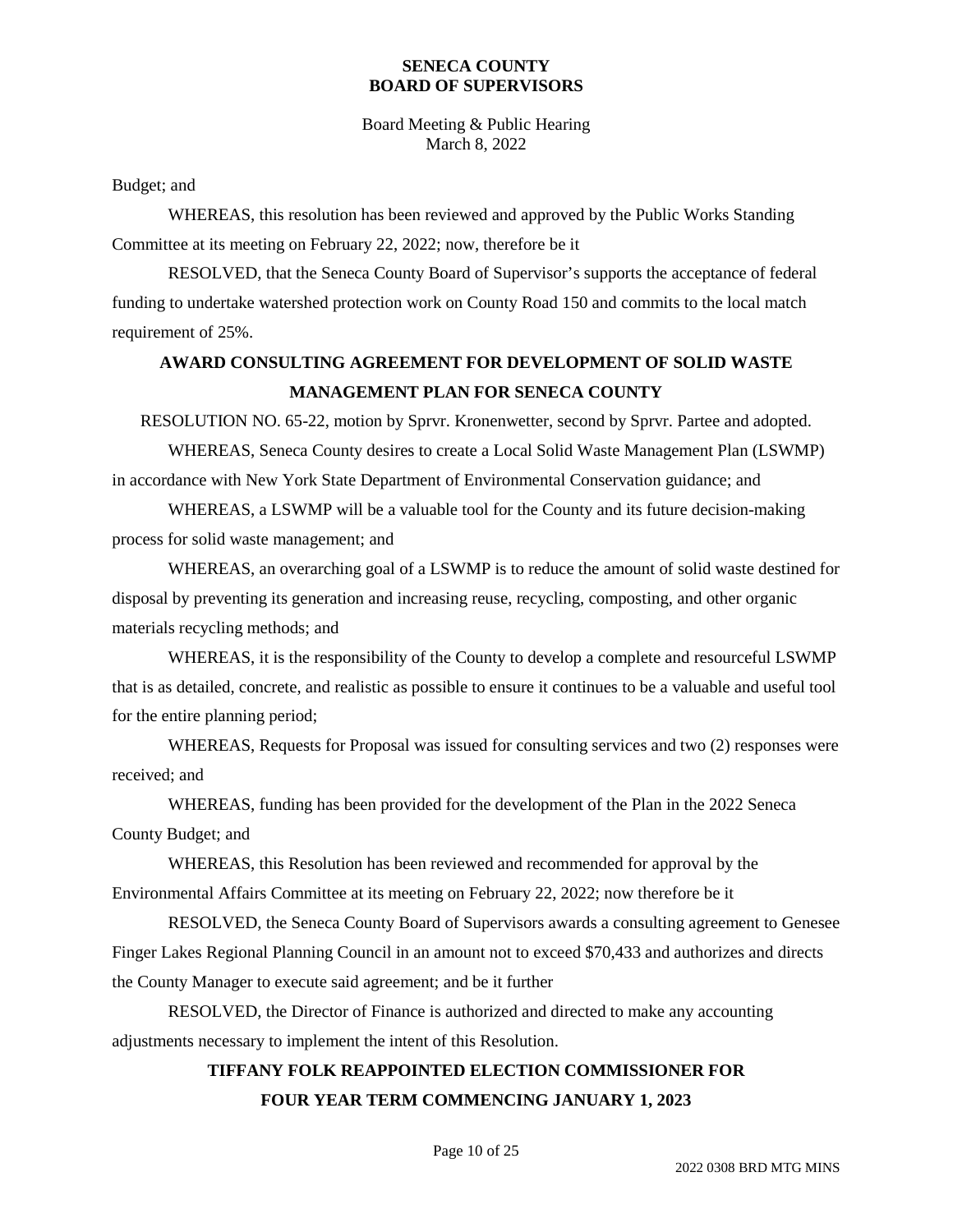Board Meeting & Public Hearing March 8, 2022

RESOLUTION NO. 66-22, motion by Sprvr. Jeffrey Trout, second by Sprvr. Reynolds and adopted.

WHEREAS, the Chairman of the Seneca County Republican Committee has filed with the Board of Supervisors, pursuant to Section 3-204 of the Election Law, a certificate recommending the appointment of Tiffany Folk to the office of Commissioner of Elections; and

WHEREAS, the Government Operations Standing Committee reviewed and approved this resolution on February 22, 2022; now, therefore be it

RESOLVED, that Tiffany Folk is hereby reappointed Commissioner of Elections in and for the County of Seneca with term of office of four years to commence January 1, 2023 and to expire December 31, 2026.

#### **SUPERVISORS AFFIRM ELIMINATION OF**

#### **SENECA COUNTY UNIVERSAL MASK POLICY 510.601**

RESOLUTION NO. 67-22, motion by Sprvr. Ferrara, second by Sprvr. Kronenwetter and adopted. WHEREAS, the Seneca County Board of Supervisors Adopted Resolution No. 194-21 to resume a Universal Mask Policy on September 14, 2021; and

WHEREAS, on February 9, 2022, Governor Kathy Hochul announced the elimination the Indoor Mask Mandate in New York; and

WHEREAS, Chairman Robert Hayssen followed the Governor's announcement and declared that the Seneca County Universal Mask Policy would end on February 10, 2022; and

WHEREAS, the Chairman's actions were supported by members of the Board of Supervisors and the intent of this Resolution is to affirm the Chairman's action and to formally rescind the Policy; and

WHEREAS, this resolution has been reviewed and approved by the Personnel Standing

Committee at its meeting on February 22, 2022; now, therefore be it

RESOLVED, that the Seneca County Board of Supervisors affirms the elimination of the Seneca County Universal Mask Policy (510.601).

### **CREATE & FILL POSITION FOR ONE FULL-TIME PSYCHIATRIC NURSE FOR MENTAL HEALTH DEPARTMENT**

RESOLUTION NO. 68-22, motion by Sprvr. Ferrara, second by Sprvr. Partee and adopted.

WHEREAS, there is a strong need for additional psychiatric nursing services in the Mental

Health Department to a growing client population in our community; and

WHEREAS, the Psychiatric Nurse will be created at a Grade 12 with a starting salary of \$29.254 per hour; and

WHEREAS, the salary and fringe to support an additional psychiatric nurse position in the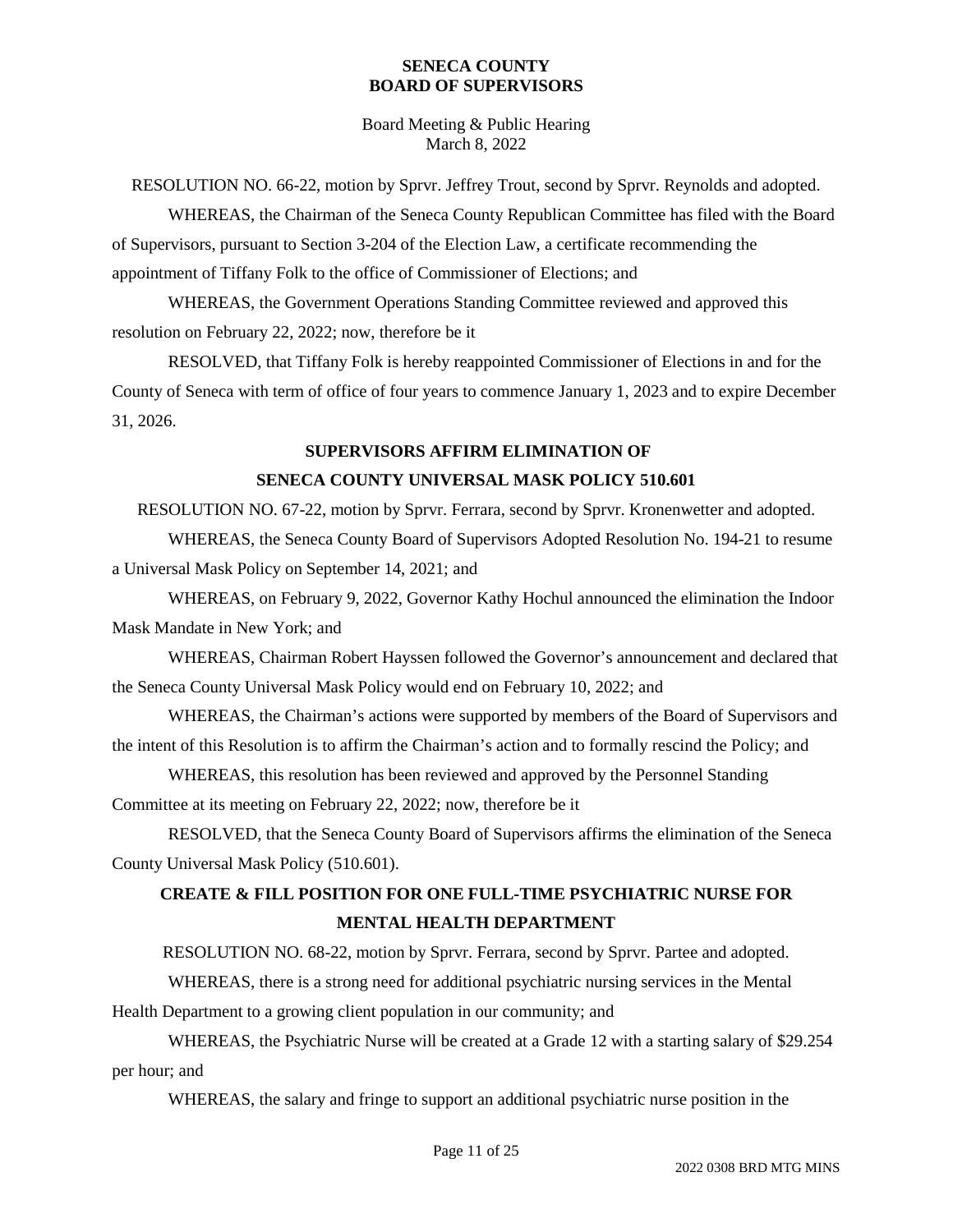Board Meeting & Public Hearing March 8, 2022

Mental Health Department is included in the \$2,888,545 SAMHSA Grant Budget and Account 104320- 51100-CMH21; and

WHEREAS, the Mental Health Department will generate additional revenue through service delivery to fund the position upon completion of the grant; and

WHEREAS, the Personnel Standing Committee has reviewed and approved this resolution at its February 22, 2022 meeting; now, therefore be it

RESOLVED, that the Seneca County Board of Supervisors authorizes the creation and filling of one position for Full-time Psychiatric Nurse for the Seneca County Mental Health Department, effective immediately; and be it further

RESOLVED, that the Finance Department is authorized to make the required budgetary adjustments to fulfill the intent of the resolution.

### **RECLASSIFICATION OF ONE FULL-TIME MENTAL HEALTH CLINICAL THERAPIST**

RESOLUTION NO. 69-22, motion by Sprvr. Ferrara, second by Sprvr. Jeffrey Trout and adopted.

WHEREAS, the Mental Health Department, and the Director of Community Services, have identified the need to reclassify one position of Psychiatric Social Worker to a Mental Health Clinical Therapist; and

WHEREAS, the Mental Health Clinical Therapist will be Grade 11 position with a starting salary of \$29.202 per hour; and

WHEREAS, due to difficulty filling the Psychiatric Social Worker position, the reclassification will provide opportunities for recruitment and hiring by allowing for additional Mental Health Clinical Licensures; and

WHEREAS, funding the position is budgeted for in the Mental Health Department Account No. 104220-51100; and

WHEREAS, the position has been approved and reviewed by the Vacancy Committee and the Personnel Standing Committee on February 22, 2022; now, therefore be it

RESOLVED, the Board of Supervisors approves the reclassification of one (1) Full-time Mental Health Clinical Therapists; and be it further

RESOLVED, the Finance Department is authorized to make the necessary budgetary and accounting entries to affect the intent of this resolution.

### **RECLASSIFY POSITION FOR FULL-TIME EMPLOYMENT & TRAINING COUNSELOR IN THE DEPARTMENT OF HUMAN SERVICES**

RESOLUTION NO. 70-22, motion by Sprvr. Ferrara, second by Sprvr. Jeffrey Trout and adopted.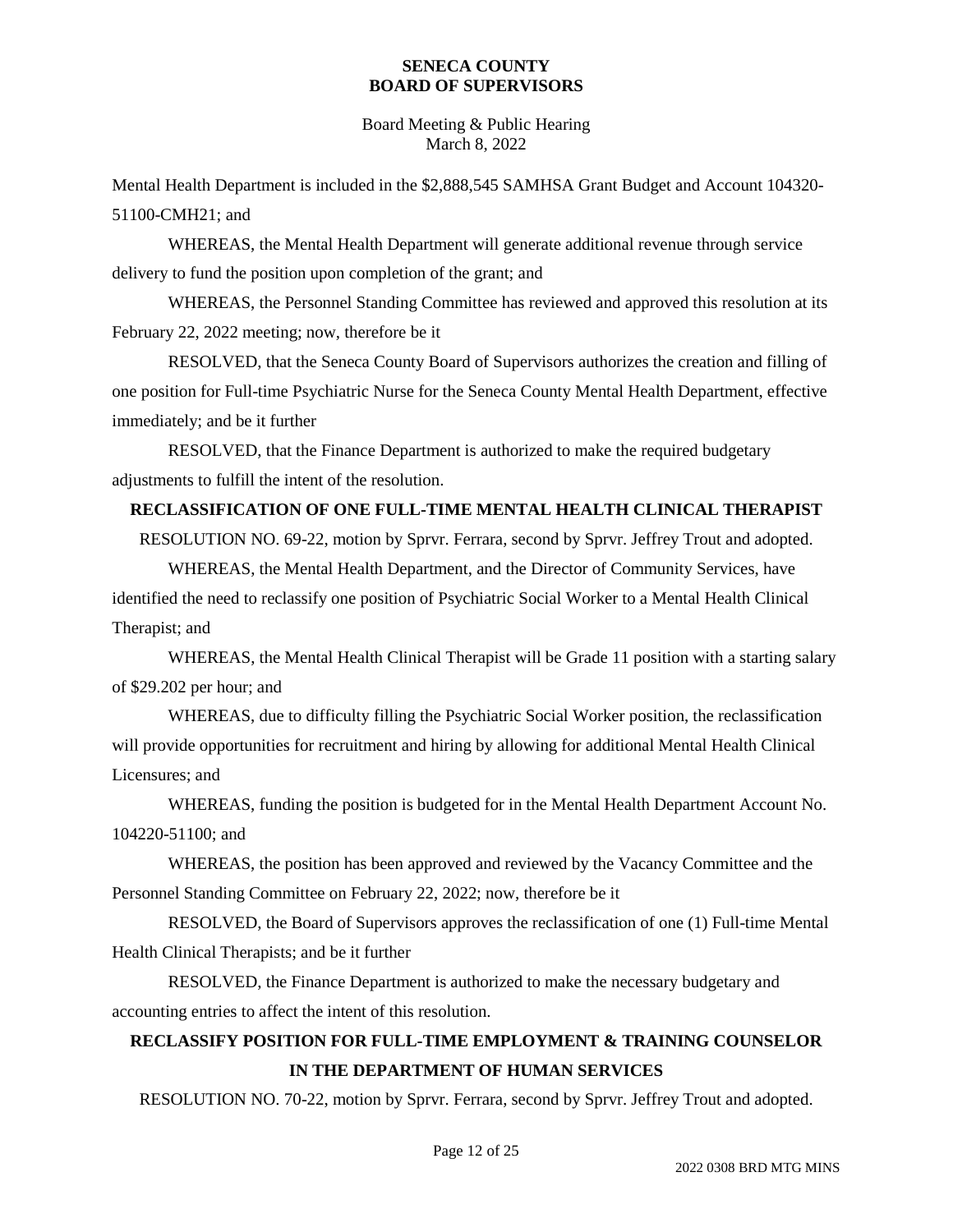Board Meeting & Public Hearing March 8, 2022

WHEREAS, the Department of Human Services, and the Commissioner, have identified the need to reclassify one Employment & Training Assistant to Employment & Training Counselor; and

WHEREAS, the reclassification request is due to a recommendation for promotion after three years of experience and a favorable recommendation from the supervisor; and

WHEREAS, the Employment & Training Counselor will be Grade 6 position at the rate of \$21.017; and

WHEREAS, due to difficulty hiring and maintaining staff, and the evolving job duties, the reclassification is necessary to ensure the support these positions provide to the department; and

WHEREAS, the position is funded through WIOA, TANF/SNAP and FFS as well as the County Workforce Development Youth Bureau Funding, and funds have been budgeted for in 2022 in Account No. 206011-51100; and

WHEREAS, the position has been approved and reviewed by the Vacancy Committee and the Personnel Standing Committee on February 22, 2022; now, therefore be it

RESOLVED, the Board of Supervisors approves the reclassification of one (1) Full-time Employment & Training Counselor; and be it further

RESOLVED, the Finance Department is authorized to make the necessary budgetary and accounting entries to affect the intent of this resolution.

### **BOARD OF SUPERVISORS APPROVES THE RECLASSIFICATION OF SIX (6) FULL-TIME STAFF RESOURCE ASSISTANTS**

RESOLUTION NO. 71-22, motion by Sprvr. Ferrara, second by Sprvr. Jeffrey Trout and adopted. WHEREAS, the Commissioner of Human Services has identified the need to reclassify three (3)

Clerk, two (2) Typist and one (1) Sr. Typist positions to Staff Resource Assistants; and

WHEREAS, the Staff Resources Assistants will be Grade 4 positions with a rate ranging from \$17.360 to \$21.35 per hour; and

WHEREAS, due to difficulty in hiring and maintaining staff, and the evolving job duties, the reclassification is necessary to ensure the support these positions provide to the department; and

WHEREAS, sufficient funds exist in the Full-time Salary Lines in the respective units within the Department of Human Services to provide for the rate adjustments; and

WHEREAS, the position reclassifications have been reviewed and approved by the Vacancy Committee and the Personnel Standing Committee on February 22, 2022; now, therefore be it

RESOLVED, that the Board of Supervisors approves the reclassification of six (6) Full-time Staff Resource Assistants; and be it further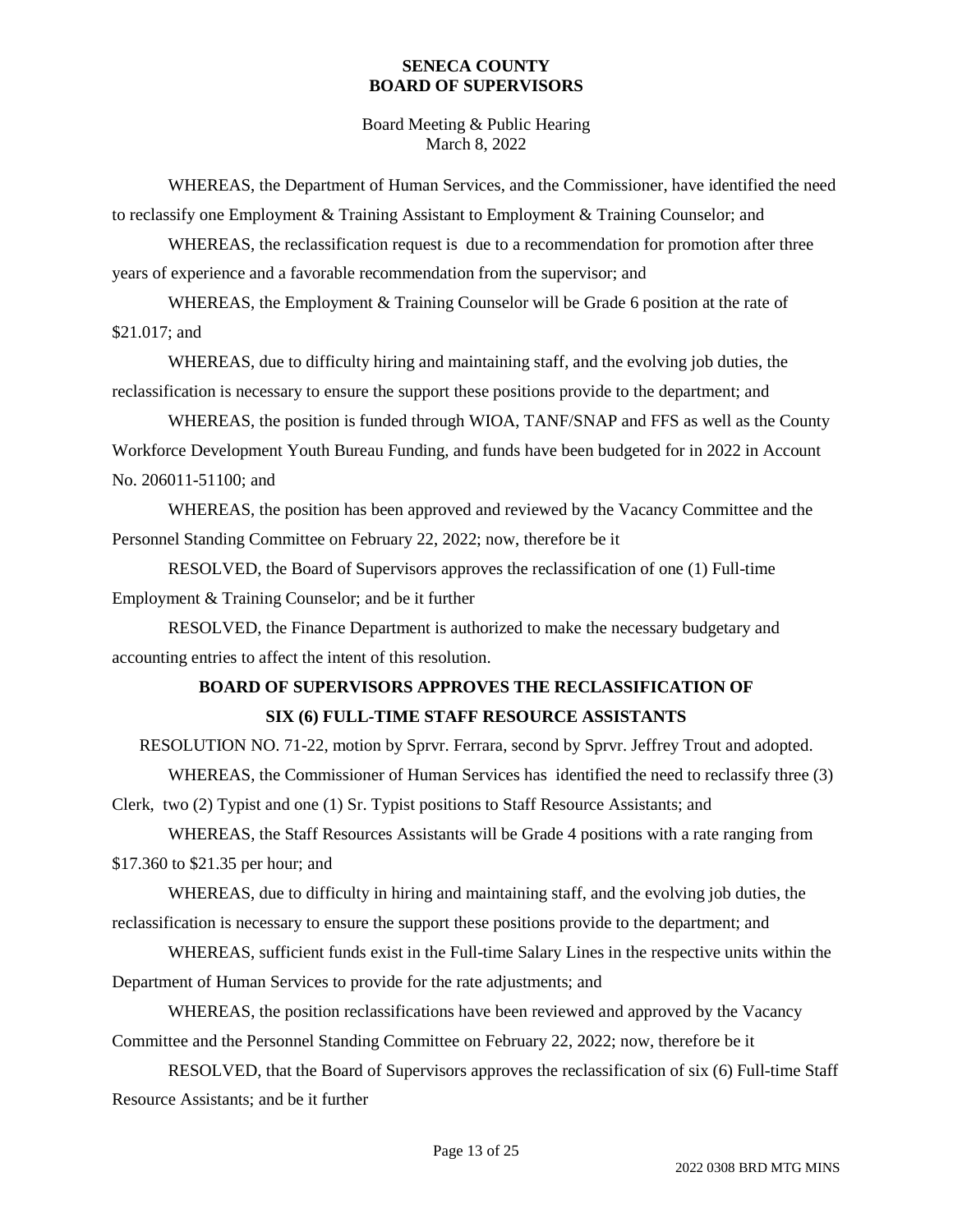Board Meeting & Public Hearing March 8, 2022

RESOLVED, the Finance Department is authorized to make the necessary budgetary and accounting entries to affect the intent of this resolution.

# **BOARD OF SUPERVISORS APPROVES THE CREATION AND FILLING OF ONE FULL-TIME HUMAN RESOURCES ASSISTANT IN PERSONNEL DEPARTMENT (AMENDED & DEFEATED)**

RESOLUTION NO. 72-22, motion by Sprvr. Ferrara, second by Sprvr. Jeffrey Trout and defeated by 309 ayes (Ferrara, Jeffrey Trout, Reynolds, Barnhart, Partee, and Hayssen); 302 nays (Borst, Kronenwetter, Rhinehart, Don Trout, and Shipley); and 142 not present (Brownell, Hayes, and Enslow).

WHEREAS, the Personnel Officer has identified the need to create and fill one Full-time Human Resources Assistant; and

WHEREAS, through the reorganization of the Personnel Department, it has become clear that a point of contact person in the front office is critical to the delivery of essential County services; and

WHEREAS, creating and filling this position is vital to ensuring that all applications are processed timely, all questions regarding testing and Civil Service are addressed, and all other ancillary duties are completed properly; and

WHEREAS, funding is available in the 2022 Budget; and

WHEREAS, \$19,357 plus fringe benefits will be taken from the county contingency fund; and

WHEREAS, this position has been approved and reviewed by the Vacancy Committee and the Personnel Standing Committee on January 25, 2022; now, therefore be it

RESOLVED, that the Board of Supervisors approve the creation and filling of one (1) Full-time Human Resources Assistant; and be it further

RESOLVED, that the Finance Department is authorized to make the required budgetary adjustments to fulfill the intent of the resolution.

**Motion to Amend the Main Motion:** Sprvr. Ferrara offered a motion, second by Sprvr. Barnhart, and carried, to amend the Main Motion by inserting the  $5<sup>th</sup>$  Whereas clause, authorizing \$19,357 plus fringe benefits to be taken from the county contingency account.

**Discussion Resolution No. 72-22:** Sprvr. Rhinehart stated he would not support the resolution because union negotiations are coming up; the starting salary for this position is higher than the annual salary of some of our union employees who have been employed by the county for years. The Personnel Department has expanded by more than half in the past few years. He suggested the position be readdressed at budget time. Sprvrs. Ferrara and Jeffrey Trout support the new position. Sprvr. Jeffrey Trout said he met with the Personnel Officer Laura Granger and labor attorney Jim Roemer, virtually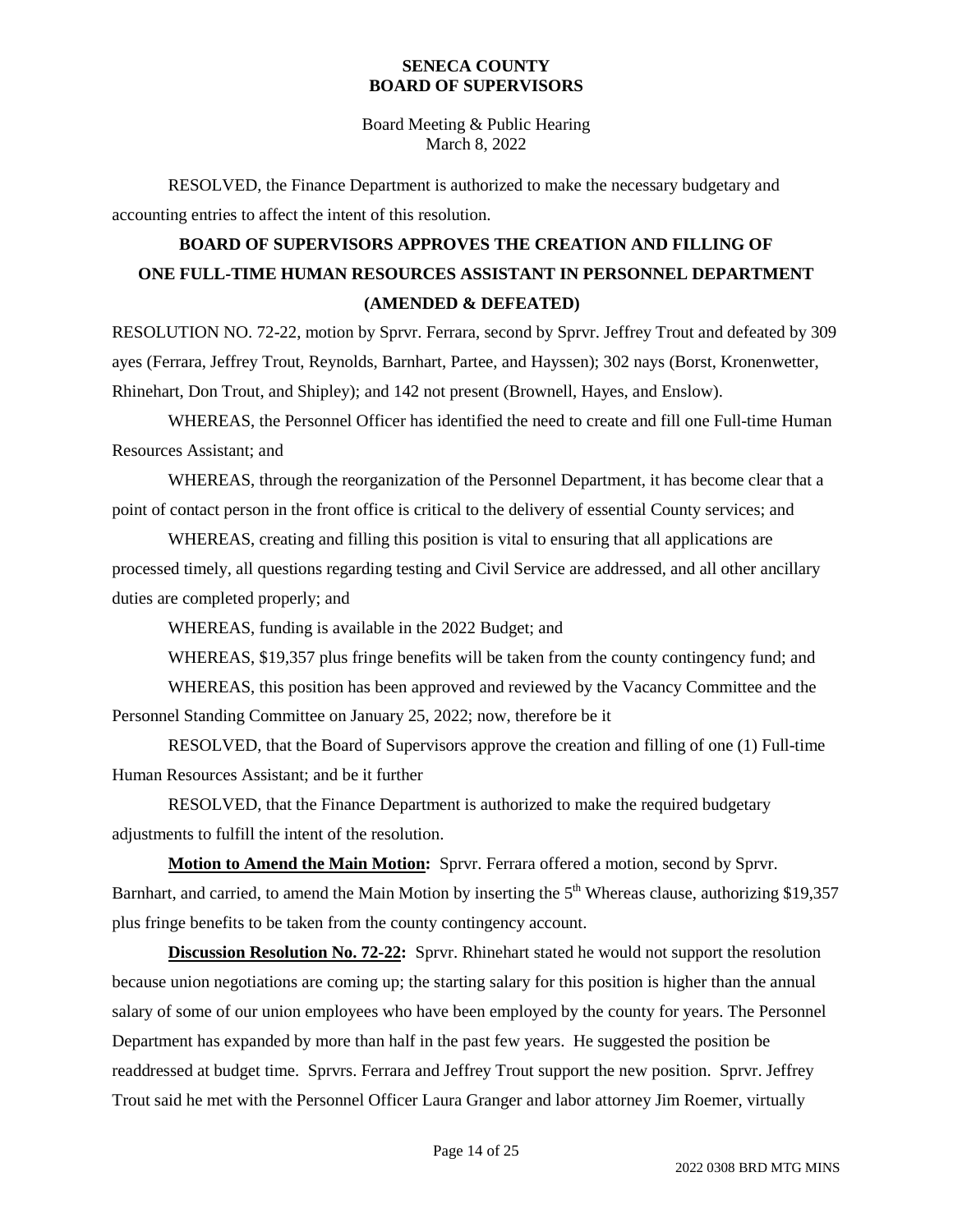Board Meeting & Public Hearing March 8, 2022

about similar concerns. He said the employees in the Personnel Office are not doing only Personnel duties so the new position would focus on personnel issues; Sprvr. Ferrara said he the position has his full support; he has complete trust in the Personnel Officer's assessment of her department and supports her recommendations. Sprvr. Don Trout stated that there is a Deputy Personnel Officer. Sprvr. Kronenwetter expressed concern about the starting salary.

#### **AUTHORIZE EXTENSION OF CONTRACT FOR**

#### **UPSTATE QUALITY IMPROVEMENT AND CASELOAD REDUCTION GRANT**

RESOLUTION NO. 73-22, motion by Sprvr. Rhinehart, second by Sprvr. Don Trout and adopted.

WHEREAS, pursuant to Res No. 96-15 and Res No. 243-16 Seneca County accepted the Upstate Quality Improvement and Caseload Reduction Grant from the New York State Office of Indigent Legal Services; and

WHEREAS, New York State Office of Indigent Legal Services has agreed to extend the grant contract until June 30, 2022; and

WHEREAS, there is no local match requirement; and

WHEREAS, this resolution has been reviewed and approved by the Public Safety Standing Committee at its February 22, 2022 meeting; now therefore be it

RESOLVED, that the Seneca County Board of Supervisors authorizes the County Manager to sign all documents necessary to extend Upstate Quality Improvement and Caseload Reduction Grant from the Office of Indigent Legal Services through June 30, 2022; and, be it further

RESOLVED, that the Department of Finance is authorized to make the necessary budgetary and accounting entries to effect the intent of this resolution.

### **SUPERVISORS AUTHORIZE PURCHASE OF TWENTY AXON BODY CAMERAS FOR SENECA COUNTY SHERIFF'S OFFICE**

RESOLUTION NO. 74-22, motion by Sprvr. Rhinehart, second by Sprvr. Kronenwetter and adopted.

WHEREAS, the Sheriff's Office currently has a contract with Axon Enterprises, Inc. set to expire in April 2022; and

WHEREAS, a renewal of this contract will allow Sheriff W. Timothy Luce to purchase twenty Axon body cameras; and

WHEREAS, the purchase of these cameras are an essential law enforcement tool in the continuation of the prosecution of DWI cases, eliminating frivolous lawsuits, a part of the police reform plan and in the performance of daily duties; and

WHEREAS, the purchase will be made for twenty body cameras from Axon Enterprises, Inc.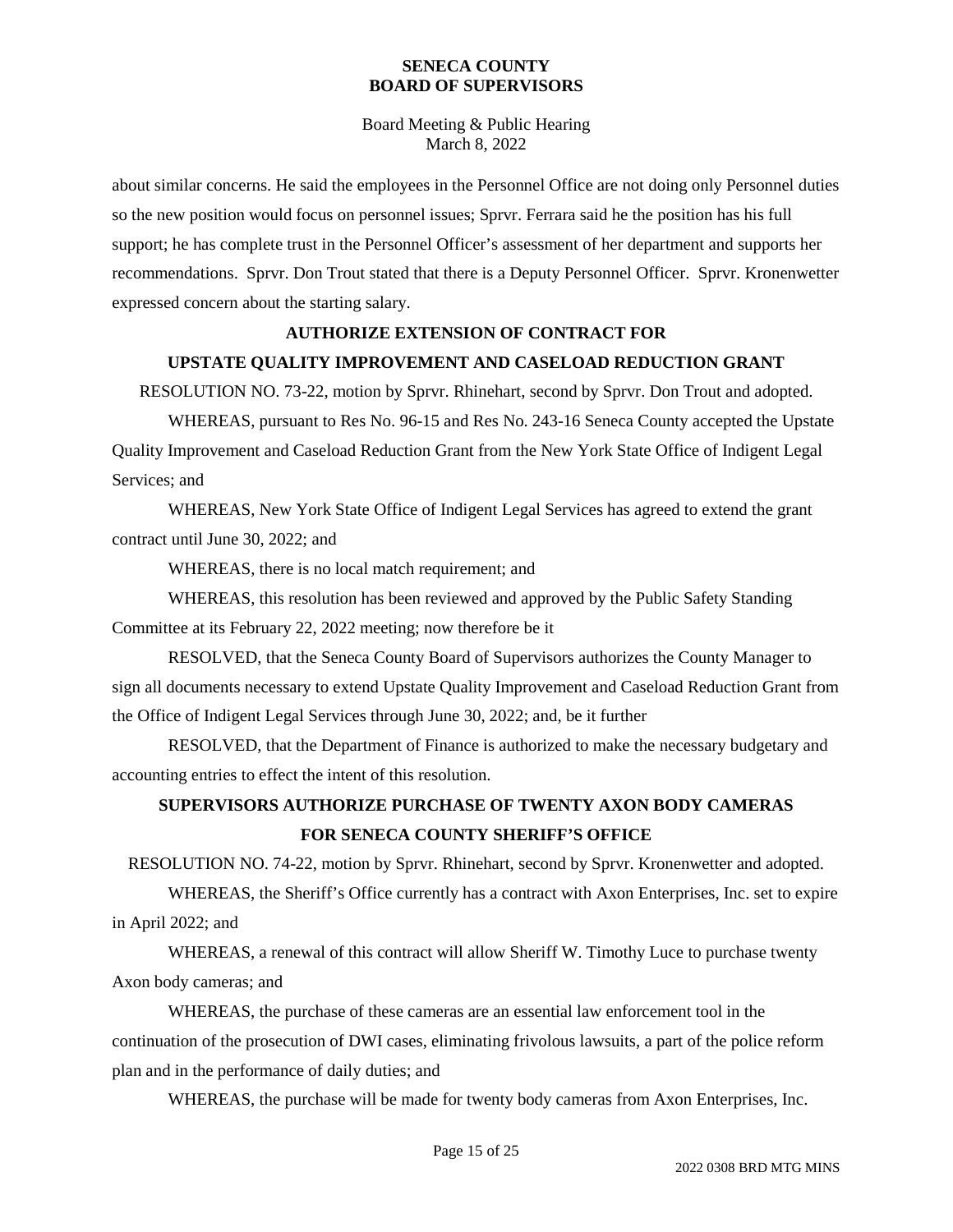Board Meeting & Public Hearing March 8, 2022

17800 N. 85<sup>th</sup> St., Scottsdale, Arizona, 85255 on a five year contract; and

WHEREAS, funds for the purchase would total \$27,163.94 for the year 2022 and will be provided for from the Sheriff's GTL account; and

WHEREAS, total cost over the life of the five year contract will be \$135,819.69, with all cameras under warranty; and

WHEREAS, the remainder of the five year contract will be placed in the Sheriff's Office budget starting in the year 2023, therefore be it

RESOLVED, that the Seneca County Board of Supervisors does hereby authorize and direct the Seneca County Sheriff's Office to purchase twenty body cameras from Axon Enterprises, Inc. for a total cost of \$135,819.69 over the five year contract; and be it further

RESOLVED, that funding will be provided for in future years to support years two through five; and be it further

RESOLVED, that the Board of Supervisors authorizes and directs the County Manager to sign all necessary documents for the renewal of the contract.

### **CONTRACT TO ACCEPT NEW STATE DEPARTMENT OF HEALTH LEAD POISONING PREVENTION PROGRAM GRANT**

RESOLUTION NO. 75-22, motion by Sprvr. Borst, second by Sprvr. Partee and adopted.

WHEREAS, the New York State Department of Health has awarded the Seneca County Health Department \$37,600 for the period October 1, 2021 through September 30, 2022 for the administration of the Lead Poisoning Prevention Program; and

WHEREAS, it is necessary for the County Manager to sign the contract the receive the funding; and

WHEREAS, these grant funds will be allocated in the Health Department Budget Account No. 104010-43445; and

WHEREAS, the Public Health Services Standing Committee has reviewed and approved this resolution at their February 22, 2022 meeting; now, therefore be it

RESOLVED, that the County Manager is hereby authorized and directed to sign a contract with the New York State Department of Health for the Lead Poisoning Prevention Program Grant for the period October 1, 2021 through September 30, 2022 in the amount of \$37,600; and, be it further

RESOLVED, that the Department of Finance is hereby authorized to amend the 2022 budget and to allow any unused portions flowing into future years per the funding guidelines; and be it further

RESOLVED, the Department of Finance is authorized to make the necessary budgetary and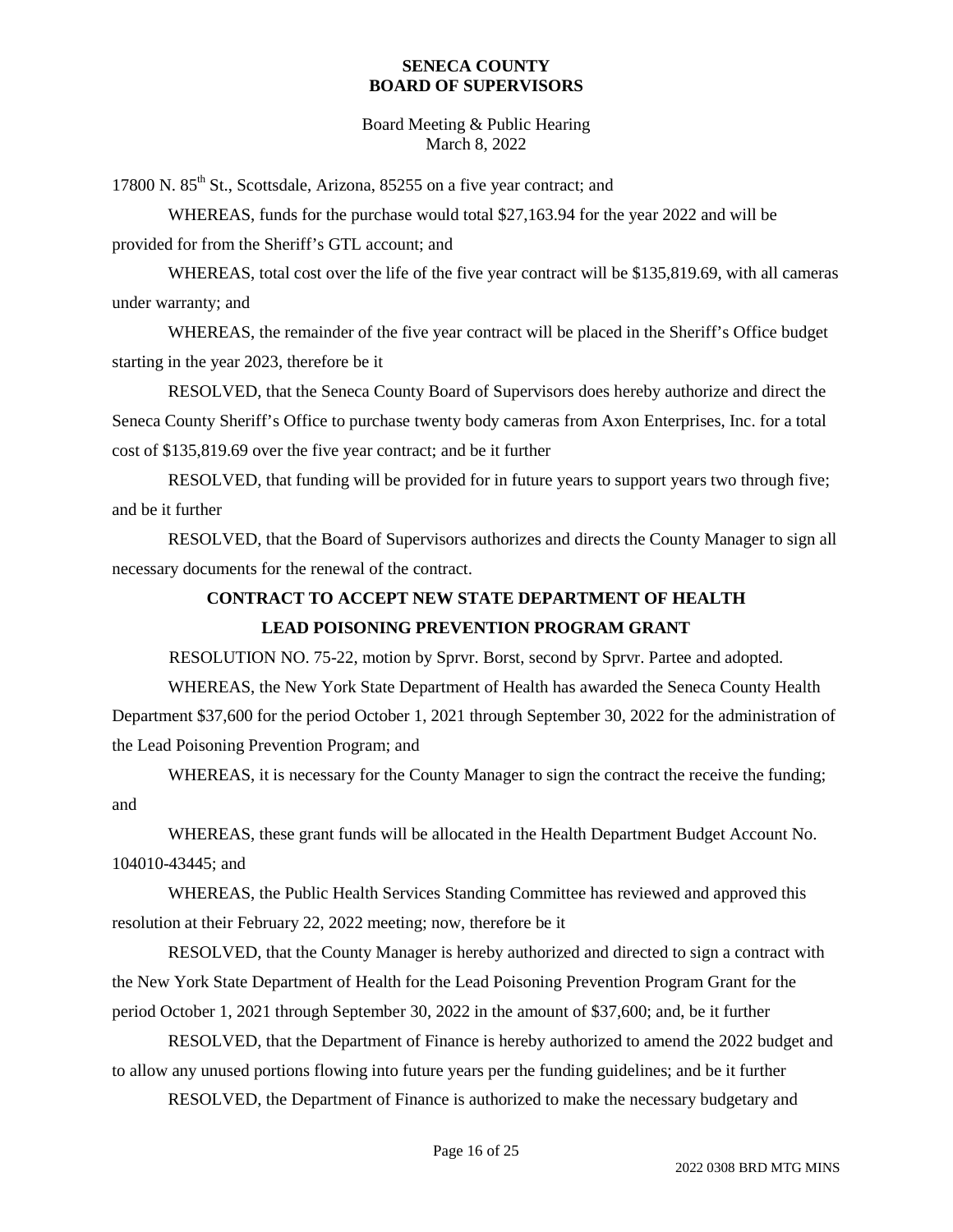Board Meeting & Public Hearing March 8, 2022

accounting entries to affect the intent of this resolution.

# **BOARD OF SUPERVISORS AMENDS FEE SCHEDULE FOR SERVICES PROVIDED BY SENECA COUNTY HEALTH DEPARTMENT IN RELATION TO THE SENECA COUNTY WATERSHED PROTECTION LAW**

RESOLUTION NO. 76-22, motion by Sprvr. Borst, second by Sprvr. Partee and adopted.

WHEREAS, the Seneca County Board of Supervisors adopted Local Law No. 7 of 2021

establishing the Seneca County Watershed Protection Law; and

WHEREAS, Section 7 of the Seneca County Watershed Protection Law indicates that the Seneca County Health Department shall establish standard fees as provided for under the law, including those for septic system contractor and certified wastewater inspector registrations; and

WHEREAS, the established fees shall be:

#### SEPTIC SYSTEM INSPECTION PROGRAM FEES

| Septic System Contractor/Installer | $$100$ - annually                        |
|------------------------------------|------------------------------------------|
| Septic Inspector Certification     | \$300 - for 3 year initial certification |
| Septic Inspector Re-Certification  | \$150 - for 3 year recertification       |

And

WHEREAS, the Public Health Standing Committee has reviewed and approved this Resolution at their February 22, 2022 meeting; now, therefore be it

RESOLVED, that the Seneca County Board of Supervisors amends the Fee Schedule for services provided by the Health Department as described above; and be it further

RESOLVED, that the revised fee schedule will become effective March 9, 2022.

### **CONTRACT TO ACCEPT NEW YORK STATE DEPARTMENT OF HEALTH IMMUNIZATION ACTION PROGRAM GRANT**

RESOLUTION NO. 77-22, motion by Sprvr. Borst, second by Sprvr. Barnhart and adopted.

WHEREAS, the New York State Department of Health has awarded the Seneca County Health Department \$31,050 for the period April 1, 2022 to March 31, 2023 for the administration of the Immunization Action Program Grant; and

WHEREAS, it is necessary for the County Manager to sign the contract the receive the funding; and

WHEREAS, these grant funds will be placed in the 2022 Health Department Revenue Accounts 104010-43444 and 104010-44489.IAP to support budgeted Health Department salaries, fringe benefits and contractual account line 104010-54704; and

WHEREAS, the Public Health Standing Committee has reviewed and approved this Resolution at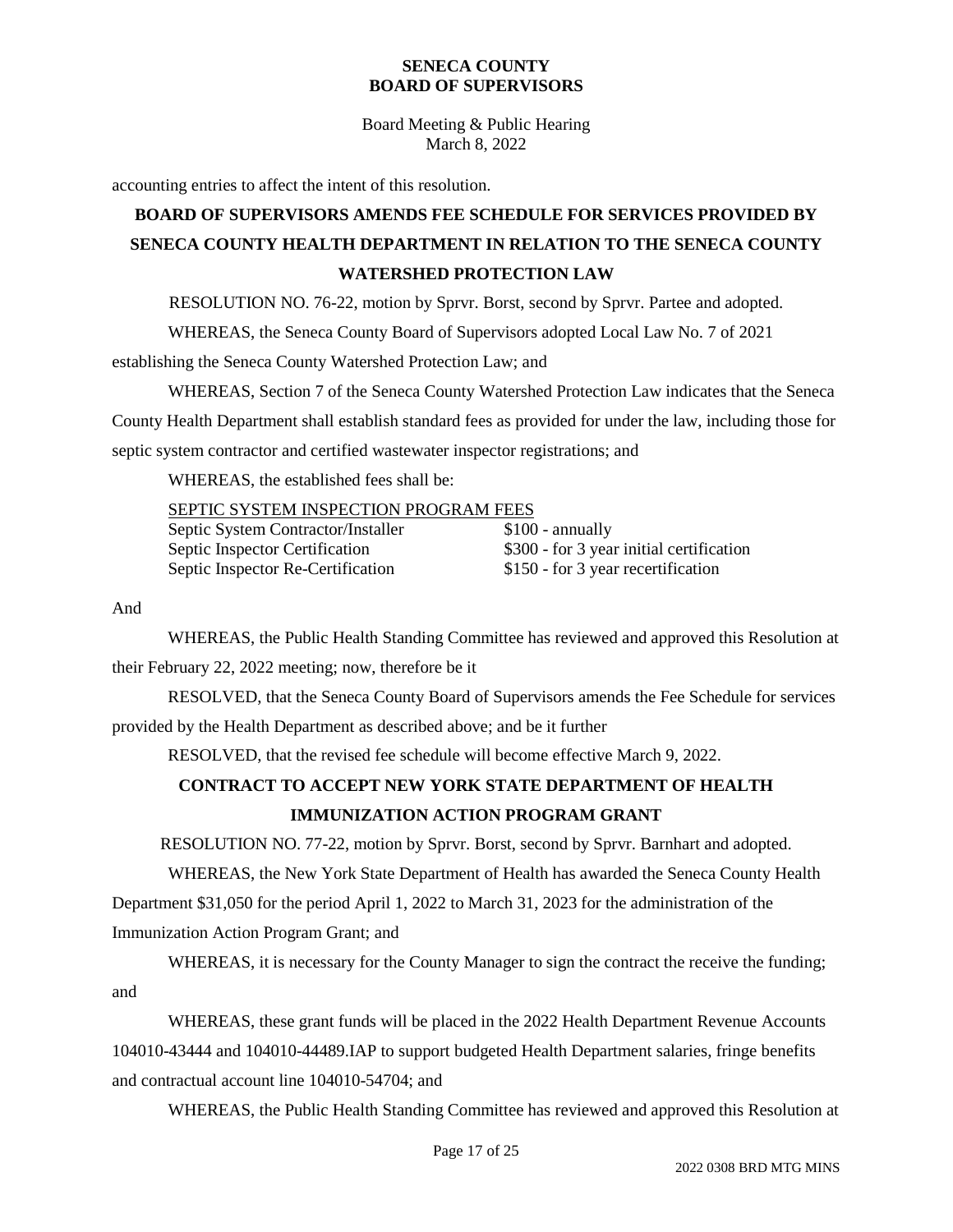Board Meeting & Public Hearing March 8, 2022

their February 22, 2022 meeting; now, therefore be it

RESOLVED, that the County Manager is hereby authorized and directed to sign a contract with the New York State Department of Health for the Immunization Action Program Grant for the period April 1, 2022 to March 31, 2023 in the amount of \$31,050; and, be it further

RESOLVED, that the Department of Finance is hereby authorized and directed to make the necessary budgetary and accounting entries to affect the intent of this resolution and to amend the 2022 budget as necessary along with unused portions flowing into future years per the funding guidelines.

### **BOARD OF SUPERVISORS APPOINTS DALE FREIER, AND TIFFANY FOLK TO THE SENECA COUNTY BOARD OF HEALTH**

RESOLUTION NO. 78-22, motion by Sprvr. Borst, second by Sprvr. Jeffrey Trout and adopted.

WHEREAS, the Seneca County Health Department of Health currently has TWO vacancies for at-large members; and

WHEREAS, Dr. Dale Freier and Tiffany Folk are Seneca County residents; and

WHEREAS, Dr. Freier and Tiffany Folk have both expressed an interest in joining the Board of Health; and

WHEREAS, Dr. Dale Freier's appointment will become effective immediately and be for the remainder of a six year term which will expire on December 31, 2025; and

WHEREAS, Tiffany Folk's appointment will become effective immediately and be for the remainder of a six year term which will expire on December 31, 2024; and

WHEREAS, the Public Health Standing Committee has reviewed and approved this resolution at their February 22, 2022 meeting; now, therefore be it

RESOLVED, that the Seneca County Board of Supervisors hereby appoints Dr. Dale Freier and Tiffany Folk to the Seneca County Board of Health.

# **BOARD OF SUPERVISORS DIRECT PUBLIC HEARING ON COMMUNITY DEVELOPMENT BLOCK GRANT PROGRAM (SENECA DAIRY SYSTEMS, LLC)**

RESOLUTION NO. 79-22, motion by Sprvr. Barnhart, second by Sprvr. Don Trout and adopted. WHEREAS, Seneca County received Federal Assistance in the amount of \$600,000 from the

New York State Office of Community Renewal (OCR) for the purpose of provide funding to assist

Seneca Dairy Systems, LLC for machinery for the expansion of its operations in Seneca County; and

WHEREAS, the Seneca County Economic Development Corporation is receiving the OCR funding as a grant from the County, to provide the financing to the Company, and administer the OCR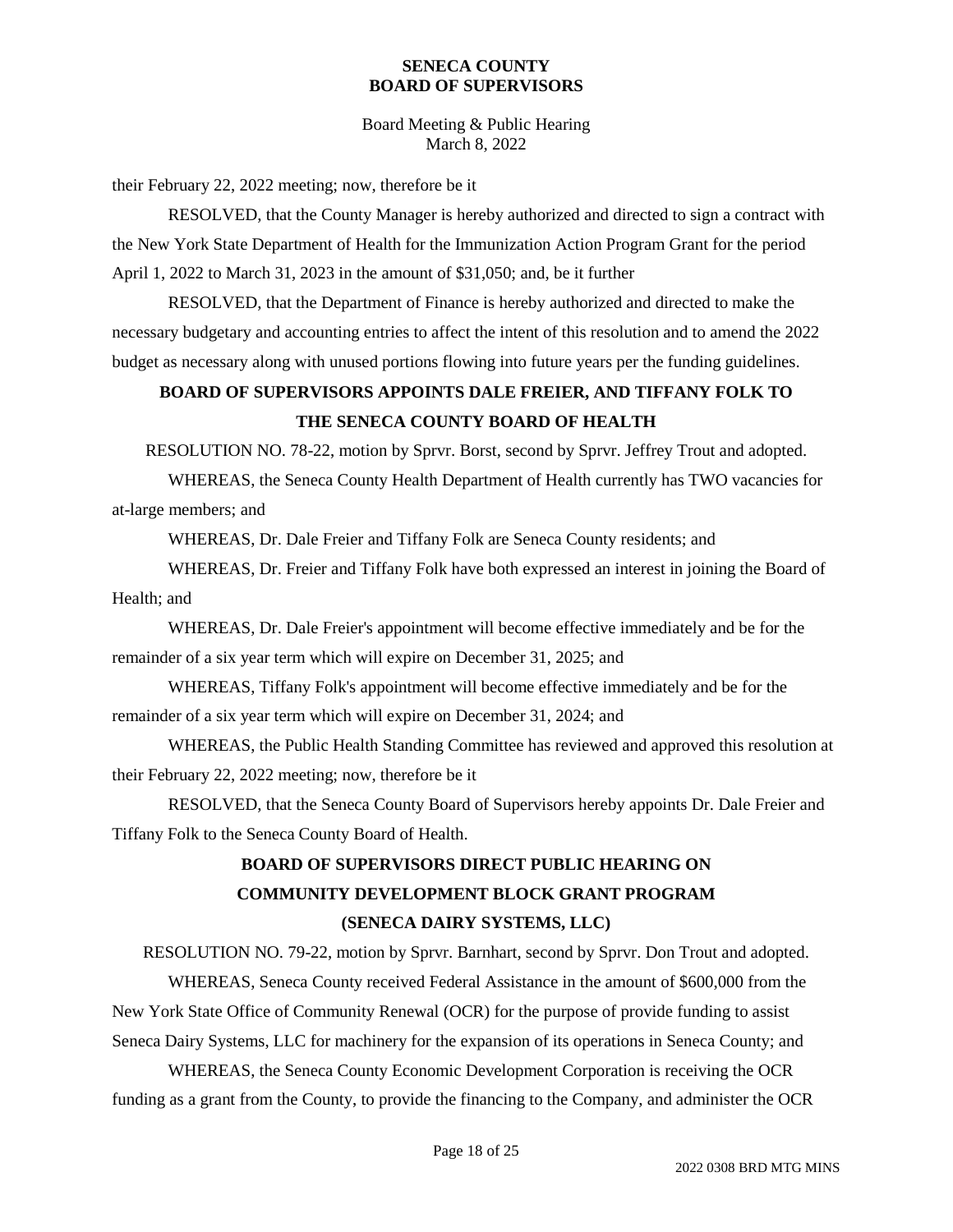Board Meeting & Public Hearing March 8, 2022

grant on behalf of the County; and

WHEREAS, the County is required to hold a second public hearing during the implementation of the grant to assess the effectiveness of the project and to solicit citizen comments regarding the project implementation; and

WHEREAS, the Planning, Development, Agriculture  $\&$  Tourism approved the resolution at its meeting on February 22, 2022; now therefore be it

RESOLVED that the Seneca County Board of Supervisors hereby directs that a Public Hearing be conducted at which all interested parties shall be heard; and be it further

RESOLVED that the Public Hearing shall be held before the Board of Supervisors at the Seneca County Office Building, 1 DiPronio Drive, Waterloo, NY 13165 at 6:00 P.M. on the twelfth day of April, 2022, and be it further

RESOLVED that the Clerk of the Board is hereby directed to post the Public Hearing in the County Office building and on the County's official web site and have published at least once in a newspaper of general circulation in the County, at least nine days before the date scheduled for the Public Hearing.

## **RESOLUTION TO REAPPOINT HARRIET A. HAYNES AS SENECA COUNTY FAIR HOUSING OFFICER**

RESOLUTION NO. 80-22, motion by Sprvr. Barnhart, second by Sprvr. Partee and adopted.

WHEREAS, Harriet A. Haynes has served as the Fair Housing Officer for the County and has been recommended for reappointment as the Fair Housing Officer of Seneca County, and

WHEREAS, the Planning, Development, Agriculture, and Tourism Standing Committee reviewed and approved this resolution on February 22, 2022; now, therefore be it

RESOLVED, that the Seneca County Board of Supervisors does hereby appoint Harriet A. Haynes as the Fair Housing Officer of Seneca County for a term through December 31, 2023.

## **APPOINTMENT OF BOARD OF SUPERVISOR REPRESENTATIVE TO THE SENECA COUNTY CORNELL COOPERATIVE EXTENSION BOARD (JEFFREY TROUT)**

RESOLUTION NO. 81-22, motion by Sprvr. Barnhart, second by Sprvr. Kronenwetter and adopted. WHEREAS, Article V Section 3(B) (1) of the Seneca County Cornell Cooperative Extension Bylaws states "the county governing body shall be requested annually to appoint one legislator to serve as a director on the Association Board of Directors"; and

WHEREAS, the Planning, Development, Agriculture & Tourism Standing Committee reviewed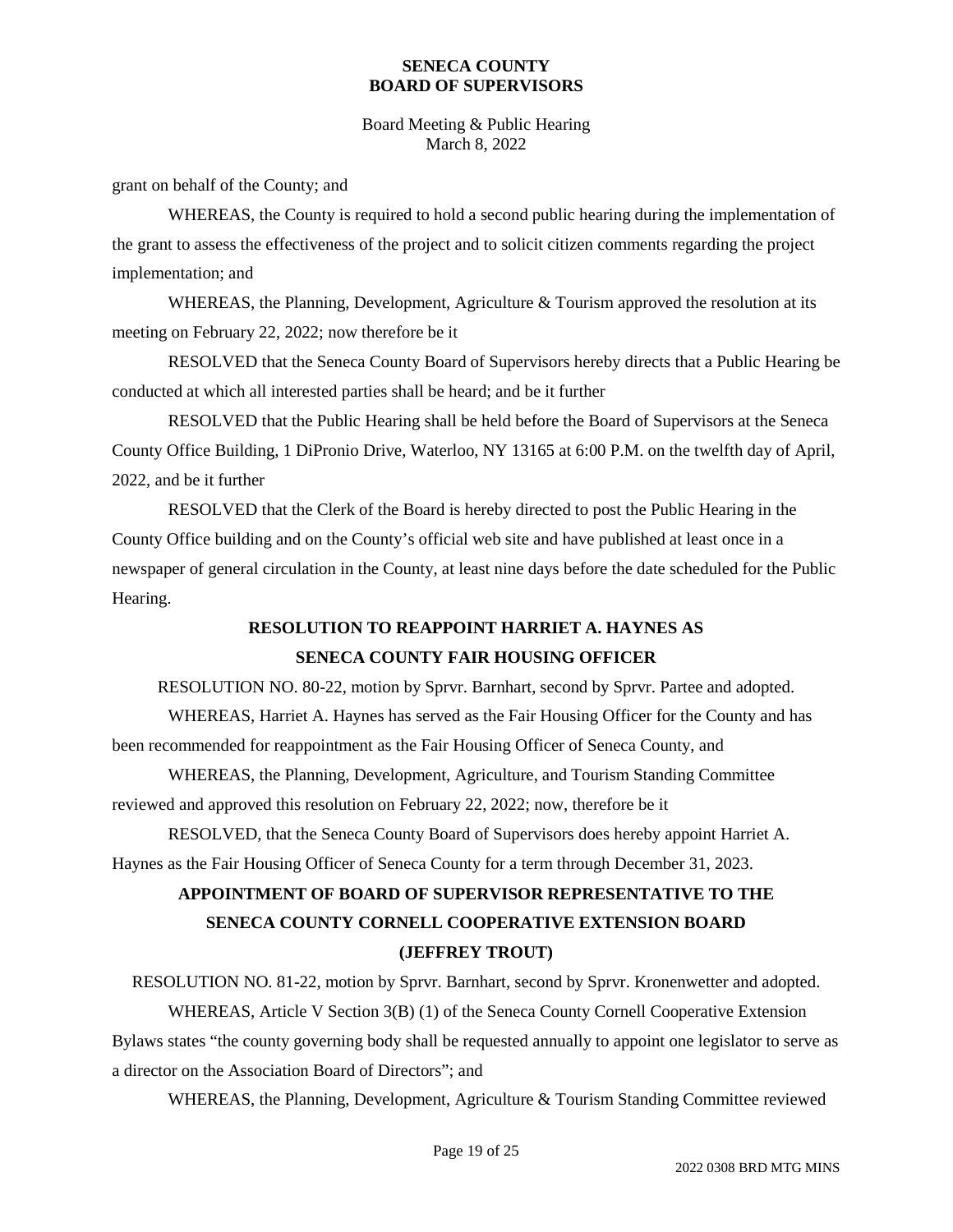Board Meeting & Public Hearing March 8, 2022

and approved this resolution on February 22, 2022; now, therefore be it

RESOLVED, that the Seneca County Board of Supervisors hereby appoints Supervisor Jeffrey Trout as the Board of Supervisors Representative Member of the Seneca County Cornell Cooperative Extension Board of Directors for a one-year term expiring on December 31, 2022.

# **BOARD OF SUPERVISORS AUTHORIZES ACCEPTANCE OF \$53,857 GRANT FROM THE NEW YORK STATE OFFICE OF CHILDREN AND FAMILY SERVICES (OCFS) TO SUPPORT DOMESTIC VIOLENCE SERVICES (AS AMENDED)**

RESOLUTION NO. 82-22, motion by Sprvr. Partee, second by Sprvr. Barnhart and adopted as amended.

WHEREAS, the Seneca County Community Counseling Center of the County Mental Health Department has received \$50,000 in grant funding from the NYS Office of Children and Family Services (OCFS) to provide domestic violence services to support survivor-centered services for victims of domestic violence and to build the capacity of providers to meet the increased emergency needs of domestic violence survivors as a result of the COVID-19 public health emergency; and

WHEREAS, the grant funds will be utilized to support the operation and administration of the Seneca County Domestic Violence Program, as well as to ensure that survivors receive the care, support and services they need including the following:

- Workforce capacity building, personnel expenses, including payroll, salaries, employee benefits and fringe, hiring bonuses and retention payments for staff funded under this grant
- Purchases of equipment and supplies to respond to COVID–19, including technology
- Supplies for survivors such as clothing, toiletries, and food
- Mortgage or rental costs of the facility, including utilities
- Purchase of vehicles or equipment with a cost over \$5,000, with prior approval from OCFS
- Personal protective equipment, cleaning and sanitization supplies and services, or training and professional development related to health and safety practices
- Goods and services necessary to maintain or resume providing services
- Mental health supports for survivors and employees
- Emergency and immediate shelter related expenses including hotel/ motel expenses
- Transportation
- Developing safety plans
- Individual and group counseling, and peer support groups
- Training, technical assistance, prevention, and outreach to increase awareness of domestic violence services and culturally specific services
- Culturally specific and linguistically appropriate services
- Language accesses services and supports
- Advocacy, case management services, and information and referral services

And

WHEREAS, this resolution has been reviewed and approved by the Mental Health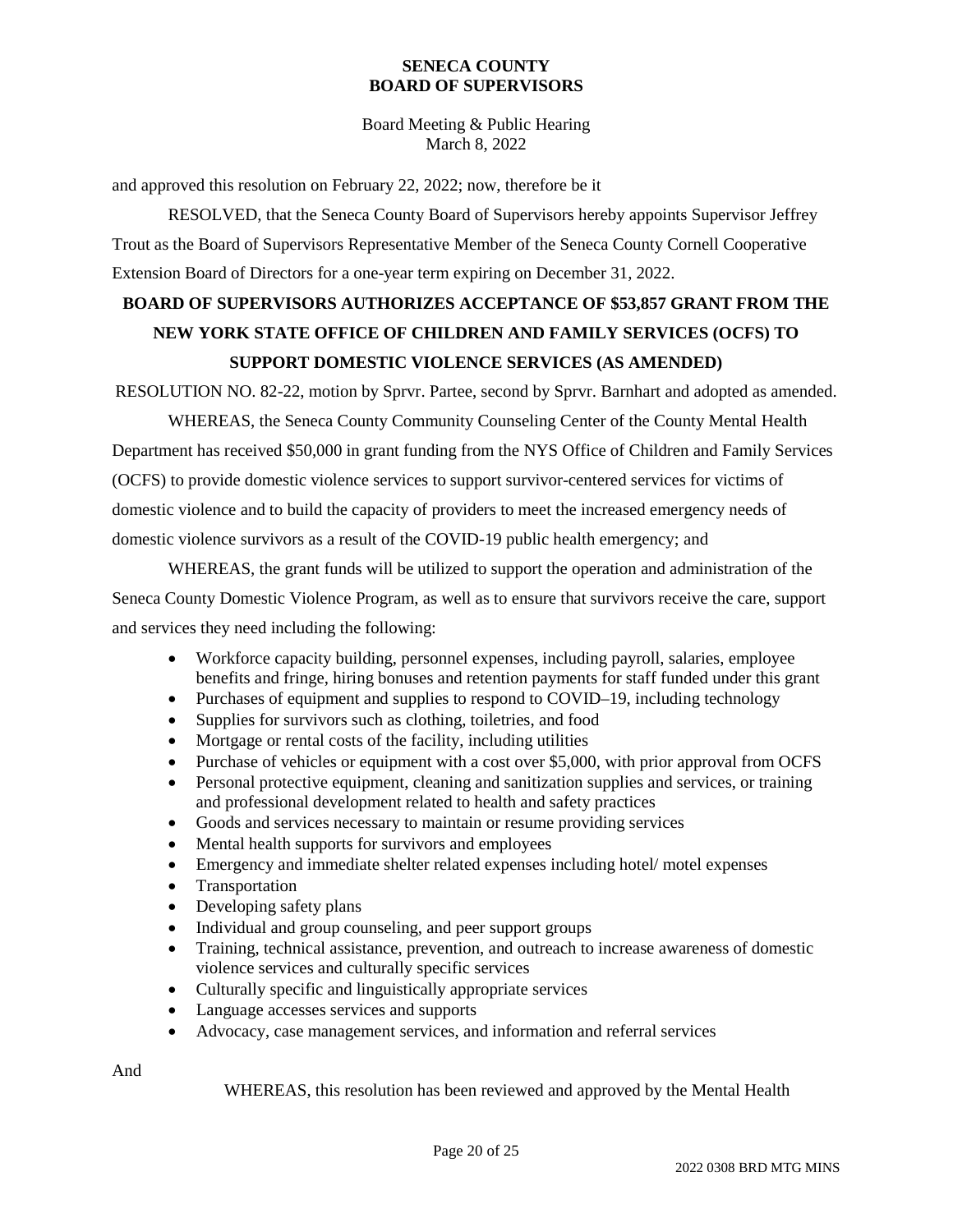Board Meeting & Public Hearing March 8, 2022

Services Standing Committee on February 22, 2022; now, therefore be it

RESOLVED, the Seneca County Board of Supervisors hereby authorizes and directs the County Manager to sign all necessary documents to accept and administer the \$53,857.00 grant from OCFS; and be it further

RESOLVED, the Seneca County Board of Supervisors authorizes and directs the Finance Department to make the necessary budgetary and accounting entries to affect the intent of this resolution.

**Motion to Amend Main Motion:** Sprvr. Partee offered a motion, second by Sprvr. Barnhart, to amend the Main Motion by replacing the text \$50,000, with the text \$53,857 as additional funds were awarded.

Unfinished Business

None

### New Business:

**RULE 29:** Sprvr. Don Trout offered a motion, second by Sprvr. Shipley and carried by 2/3 majority vote of members present, for several items under new business, not having been approved by the appropriate standing committee, be considered by the Board of Supervisors pursuant to Rule 29.

# **SENECA COUNTY BOARD OF SUPERVISORS SUPPORT RESOLUTIONS APPROVED BY**

# **THE NYSAC NATIVE AMERICAN AFFAIRS AND GAMING STANDING COMMITTEE**

RESOLUTION NO. 83-22, motion by Sprvr. Shipley, second by Sprvr. Kronenwetter and adopted.

WHEREAS, the 2022 New York State Association of Counties (NYSAC) annual Legislative

Conference is being held March 13 – 16, 2022; and

WHEREAS the NYSAC Standing Committee on Native American Affairs and Gaming (the

Committee) will also be meeting therein; and

WHEREAS on the agenda for the meeting of the Committee, three (3) resolutions relative to the

matters of Native American Gaming are pending for adoption Committee and the Conference, to wit:

Resolution #1 Calling on New York State to Immediately Make All Municipalities Whole that have Been Impacted by the State and Seneca Nation Dispute; and

Resolution #2 Calling on New York State to Immediately Make All Municipalities Whole in the Saint Regis Mohawk Tribal Gaming Region that Have Been Impacted by the State's Lack of Payment; and

Resolution #3 Calling on the State to Equitably Distribute Gaming Revenue to all New York Counties and to Make Whole Counties Impacted by the State's Gaming Revenue Changes

And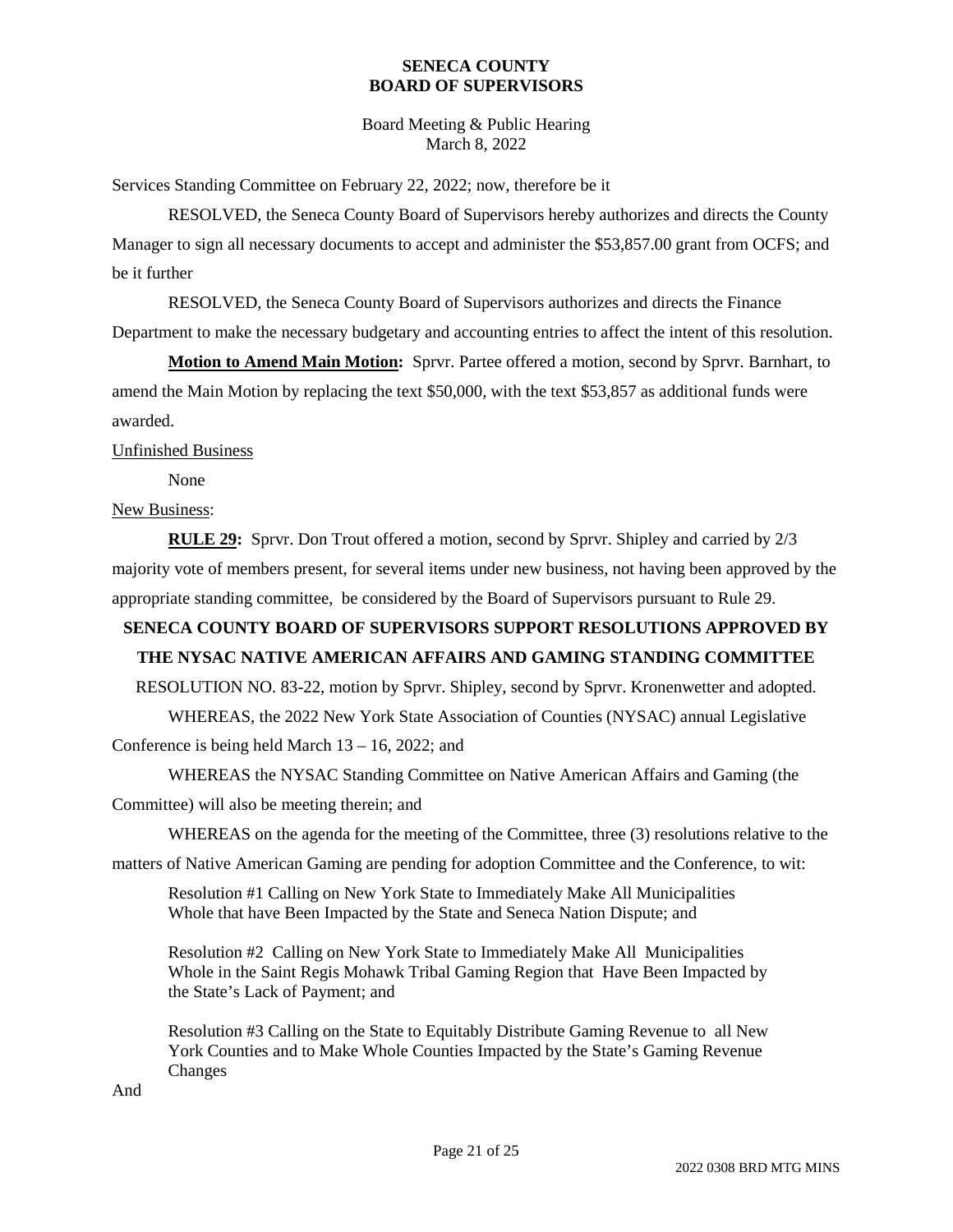Board Meeting & Public Hearing March 8, 2022

WHEREAS, it in the best interests of the residents, businesses, municipalities, and tax payers of Seneca County to support the aims and goals of these three resolutions to bring these matters before the Governor, the Senate, and the Assembly of the State of New York to address the inequities in payments to the several counties, including Seneca County; and

WHEREAS, this resolution was considered by the Seneca County Board of Supervisors pursuant to Rule 29 of the Rules of Order; now, therefore be it

RESOLVED, that the Seneca County Board of Supervisors does hereby endorse and support the aforesaid resolutions of the NYSAC standing Committee on Native American Affairs and Gaming; and it is further

RESOLVED, that the designated representatives of Seneca County attending the NYSAC Annual Legislative Conference are directed to support by their vote in favor of the aforesaid resolutions.

# **AUTHORIZE BOUNDARY LINE AGREEMENT FOR COUNTY PROPERTY ADJACENT TO 25 WYCLIFFE ROAD, WATERLOO, NEW YORK BEING SENECA COUNTY TAX PARCEL NO. 08-2-14**

RESOLUTION NO. 84-22, motion by Sprvr. Reynolds, second by Sprvr. Don Trout and adopted.

WHEREAS, it has become know that a question as to the boundary line between Seneca County owned property along the southern side of the railroad right-of-way between North Road and Inslee Street in the Village of Waterloo and the northern boundary of premises owned by Robbie Harding, identified as 25 Wycliffe Road, Waterloo, New York, being Seneca County Tax Parcel No. 08-2-14 has arisen based upon a wire fence within the 25 Wycliffe Road premises; and

WHEREAS in order to prevent any future disputes or litigation concerning said boundary, a formal boundary agreement between the County and Harding to specify the boundary and to exclude any claim by the County to lands to the south of its boundary to the wife fence located within the Harding property; and

WHEREAS this action has been reviewed without objection by the County Attorney and recommended for approval by the County Manager; and

WHEREAS, this resolution was brought before the Board of Supervisors pursuant to Rule 29; now, therefore be it

RESOLVED, that County Manager is authorized to execute the Boundary Agreement between the County and the owners of the property located at 25 Wycliffe Road, Waterloo, New York, as set forth herein.

### **RESOLUTION TO NYSAC SEEKING SUPPORT FOR NYS TO FULLY COMPENSATE**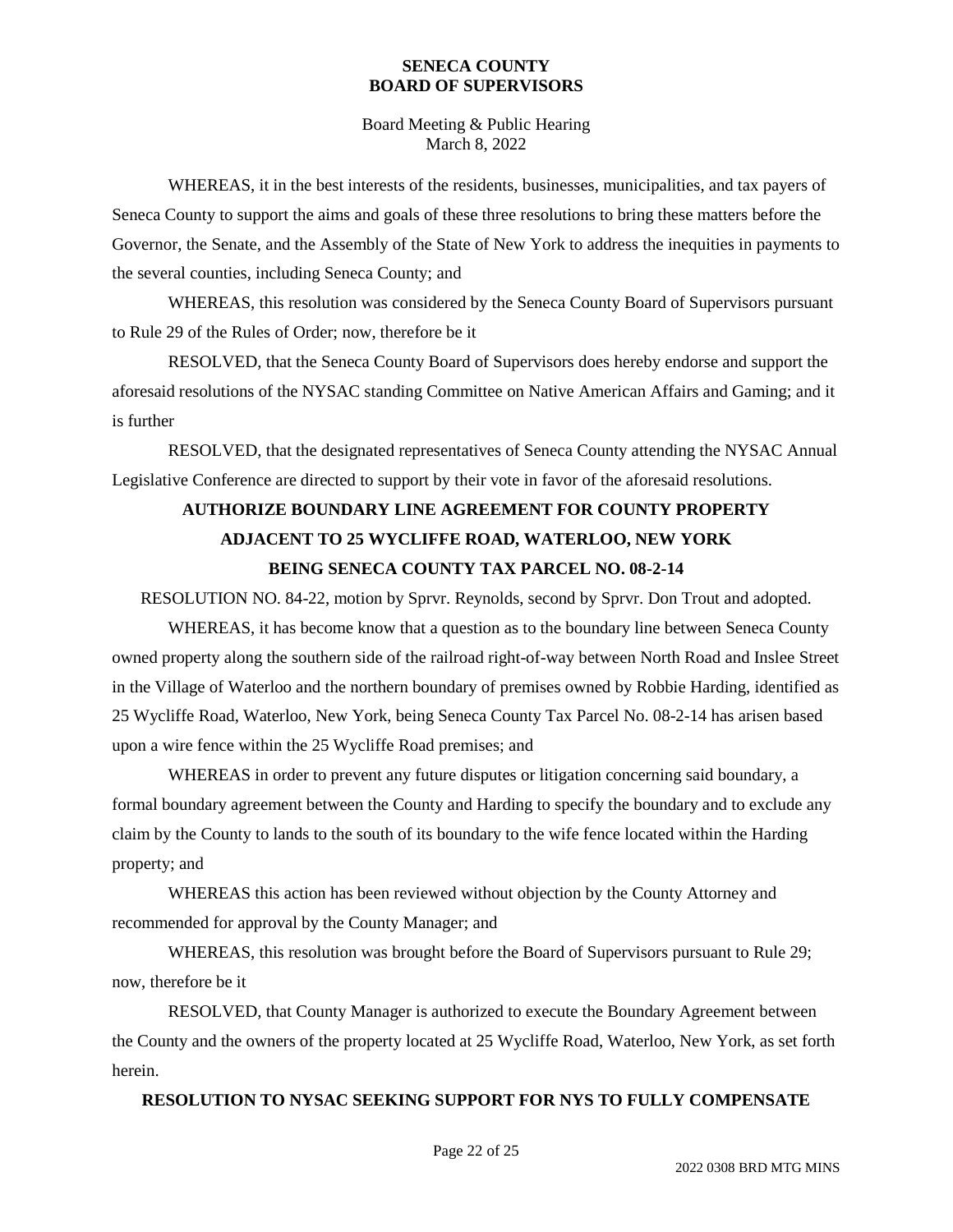Board Meeting & Public Hearing March 8, 2022

### **SENECA COUNTY AND ALL OTHER COUNTIES ADVERSELY IMPACTED BY FAILURE OF NATIVE AMERICAN TRIBES TO PAY PROPERTY AND SALES TAX**

RESOLUTION NO. 85-22, motion by Sprvr. Shipley, second by Sprvr. Kronenwetter and adopted.

WHEREAS, for over 20 years Cayuga Nation has claimed tribal lands in Seneca County as sovereign; and

WHEREAS, for the past 154 years Cayuga Nation has refused to pay any property tax on these assessed properties or sales taxes on retail sales; and

WHEREAS, NYSA has taken stands in support of compensation for counties from the Seneca Nation gaming Compact and has not addressed the issues confronting Seneca County; and

WHEREAS, this resolution was considered by the Seneca County Board of Supervisors pursuant to Rule 29 of the Rules of Order; now, therefore be it

RESOLVED, the Seneca County Board of Supervisors calls upon NYSAC to resolve and support the people of Seneca County and seek fair compensation from the State of New York for the intolerable loss of tax revenue so substantially impacting the financial condition in the county.

### **ACCEPTANCE OF PROPOSAL**

### **AUDIT OF THE FINANCIAL RECORDS OF SENECA COUNTY**

RESOLUTION NO. 86-22, motion by Sprvr. Reynolds, second by Sprvr. Ferrara and adopted.

WHEREAS, the Department of Finance requested proposals from accounting firms to audit and certify the financial statements, perform the Federal Single Audit, the New York State Department of Transportation Single Audit, and the Deferred Compensation Plan for Employees of Seneca County for the fiscal years 2021, 2022 and 2023; and

WHEREAS, the proposals have been reviewed and evaluated by a review committee consisting of the County Manager, Director of Finance, Supervisor Ferrara, Supervisor Reynolds and Supervisor Shipley; and

WHEREAS, it is the recommendation of the this review committee to accept the proposal submitted by the accounting firm of Drescher & Malecki, LLP, 3083 William Street, Suite 5, Cheektowaga, New York, 14227, to perform these services for the fiscal year ending 2021, with the right to renew the contract for an additional two years; and

WHEREAS, this resolution was brought before the Board of Supervisors pursuant to Rule 29; now, therefore be it

RESOLVED, that the Board of Supervisors accepts the proposal submitted by the accounting firm of Drescher & Malecki, LLP, 3083 William Street, Suite 5, Cheektowaga, New York, 14227 to audit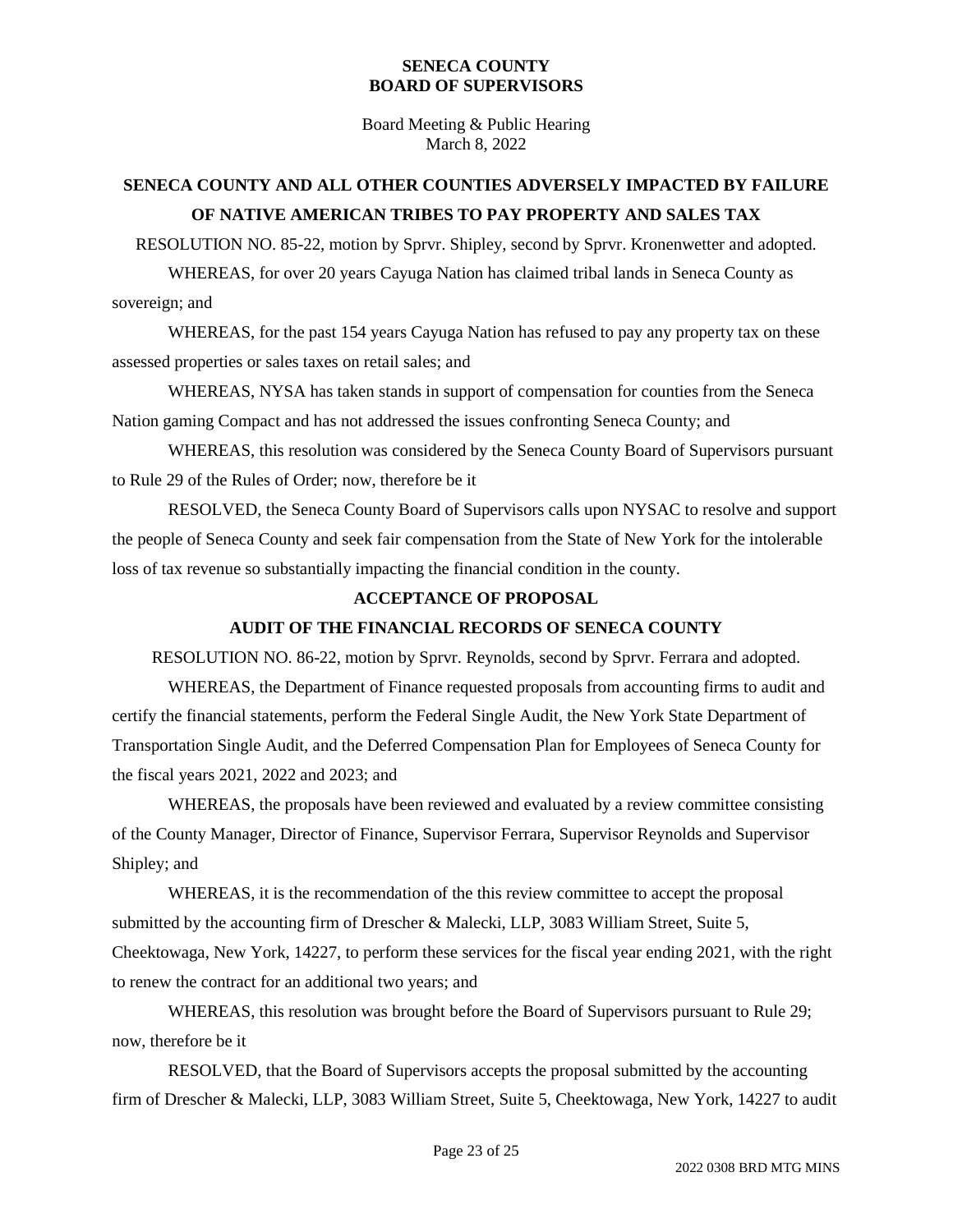Board Meeting & Public Hearing March 8, 2022

and certify the financial statements, perform the Federal Single Audit, the New York State Department of Transportation Single Audit, and the Deferred Compensation Plan for Employees of Seneca County for the fiscal year 2021 for the amount of \$58,000, with the right to renew the contract for an additional two years, and further

RESOLVED, that the County Manager is authorized to sign the necessary agreement with Drescher & Malecki, LLP in acceptance of the audit proposal.

### **SENECA COUNTY BOARD OF SUPERVISORS SUPPORTS THE COUNTRY AND PEOPLE OF UKRAINE (AS AMENDED)**

RESOLUTION NO. 87-22, motion by Sprvr. Kronenwetter, second by Sprvr. Ferrara and adopted.

WHEREAS, on February 24, 2022, Russian forces launched an unprovoked invasion of the peaceful and independent country of Ukraine; and

WHEREAS, it is the right of all countries to decide their own future, foreign policy and security arrangements, free from outside interference or coercion; and

WHEREAS, Russian forces have targeted civilians and have committed war crimes and crimes against humanity; and

WHEREAS, the Board of Supervisors of Seneca County are shocked and saddened by the decision of the federal government of the Russian Federation to send military forces into Ukraine; and

WHEREAS, this resolution was brought before the Board of Supervisors pursuant to Rule 29; now, therefore be it

RESOLVED, that the Board of Supervisors of Seneca County supports the Country and people of Ukraine; and be it further

RESOLVED, that the Board of Supervisors of Seneca County urges the immediate cease fire and withdrawal of Russian forces from Ukraine territory; and be it further

RESOLVED, that the Board of Supervisors of Seneca County unequivocally supports Ukrainian's sovereignty and territorial integrity; and be it further

RESOLVED, that the Board of Supervisors of Seneca County supports the continued resistance by Ukrainian people as long as the Russian Federation continues to violate Ukraine's sovereignty and territorial integrity; and be it further

RESOLVED, that the Seneca County Board of Supervisors welcomes all Ukrainian immigrants who wish to settle in Seneca County, New York State, and the United States of America.

**Motion to Amend the Main Motion:** Sprvr. Barnhart offered a motion, second by Sprvr. Ferrara, and carried to insert the last Resolved clause as it appears.